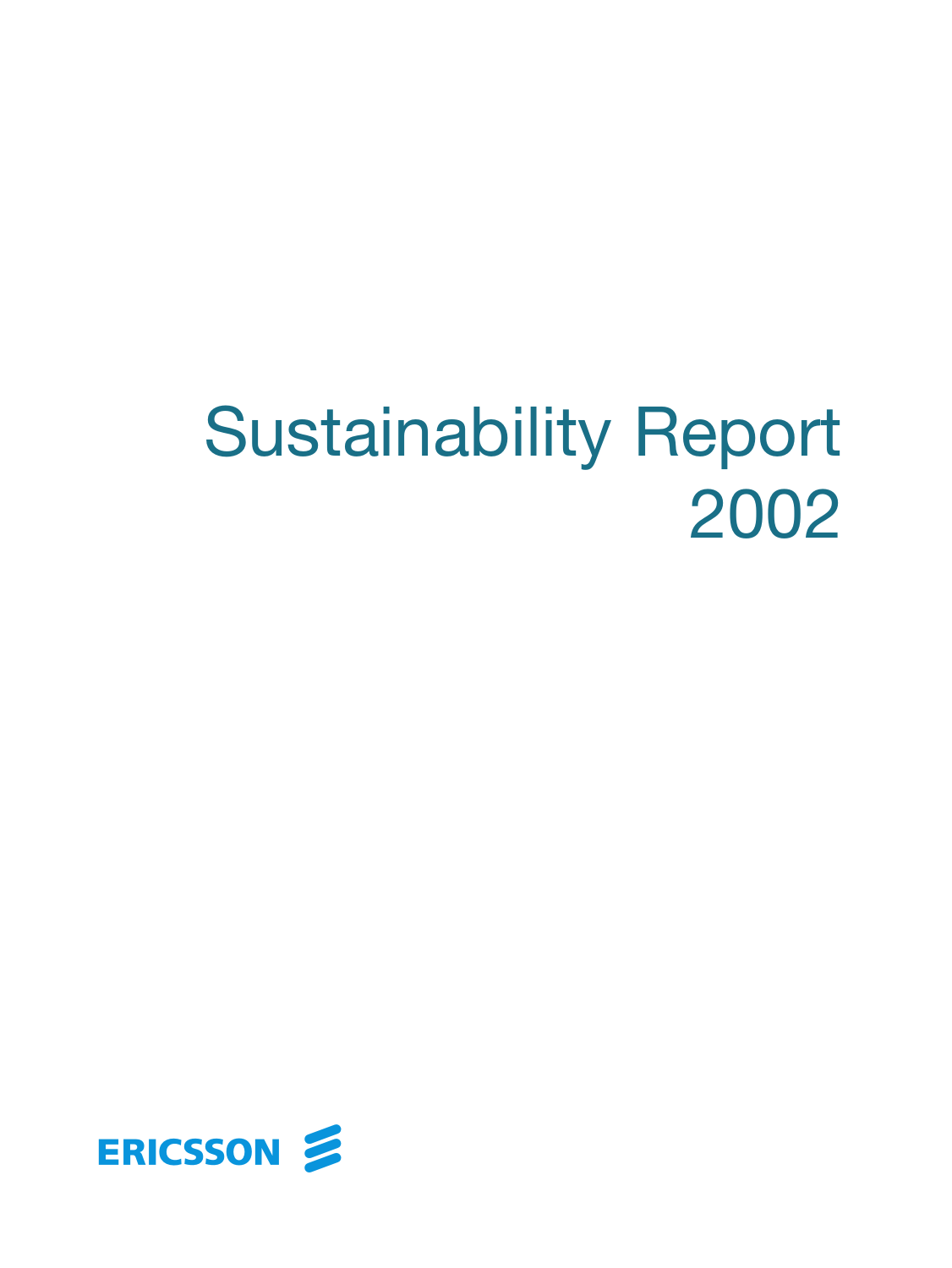### Contents

Page

| Introduction by Carl-Henric Svanberg       | $\mathbf{1}$   |
|--------------------------------------------|----------------|
| Environmental highlights                   | $\overline{2}$ |
| Social highlights                          | 3              |
| Economic highlights                        | $\overline{4}$ |
| Committed to act upon a vision             | 5              |
| Environmental management                   | $\overline{7}$ |
| Using energy efficiently                   | 8              |
| Design for environment                     | 9              |
| Growing the end-of-life treatment business | 10             |
| Code of Conduct                            | 11             |
| <b>Equal Opportunities</b>                 | 12             |
| Safety is key                              | 14             |
| Ericsson as an employer                    | 16             |
| Ericsson and the world outside             | 17             |
| Encouraging a world of inclusiveness       | 18             |
| Our operations                             | 20             |
| Our products and systems                   | 21             |
| Our products and systems                   | 22             |
| Glossary                                   | 23             |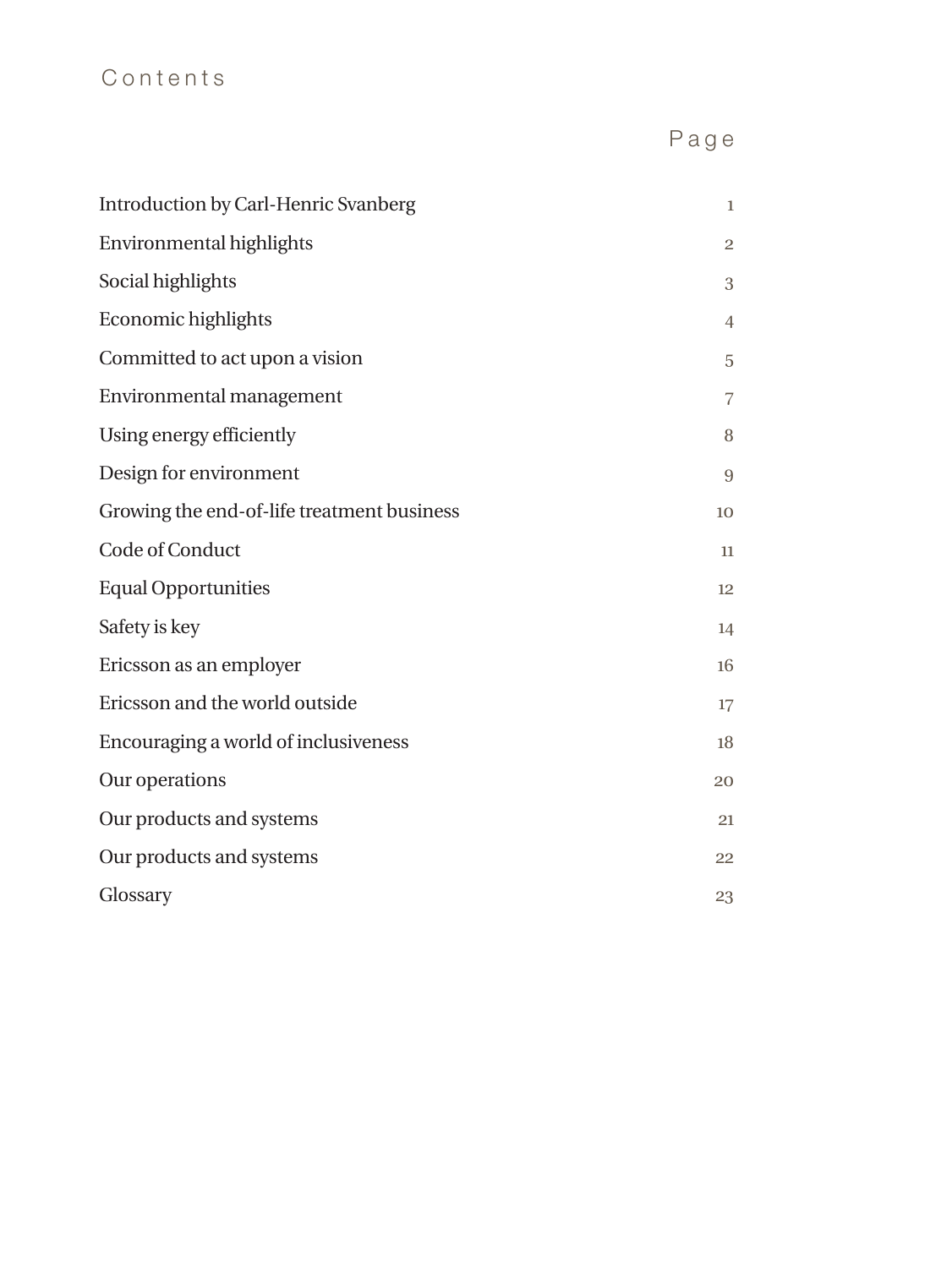

**Carl-Henric Svanberg** President and Chief Executive Officer

In spite of the downturn in the last couple of years, we have continued to make progress toward our environmental goals and I believe this reflects the seriousness of our commitment. Corporate Social Responsibility, including economic, social and environmental issues, is an integral part of our business strategy.

We believe companies should act in a responsible way, maintaining high standards in corporate governance, employee and supplier conduct, sustainability and the environment, and humanitarian aid. Ericsson has joined the UN Global Compact initiative and will adhere to its nine principles. We see these principles as a prerequisite for sound, long-term business.

As one of the leaders in the telecommunications industry, we have the ability to influence. Ericsson is continuously striving to reduce the environmental impact from products and processes. This commits us to operating in a responsible way everywhere we do business, fairly balancing the needs and concerns of all our stakeholders. We believe this is essential for us to manage a strong, successful and sustainable company.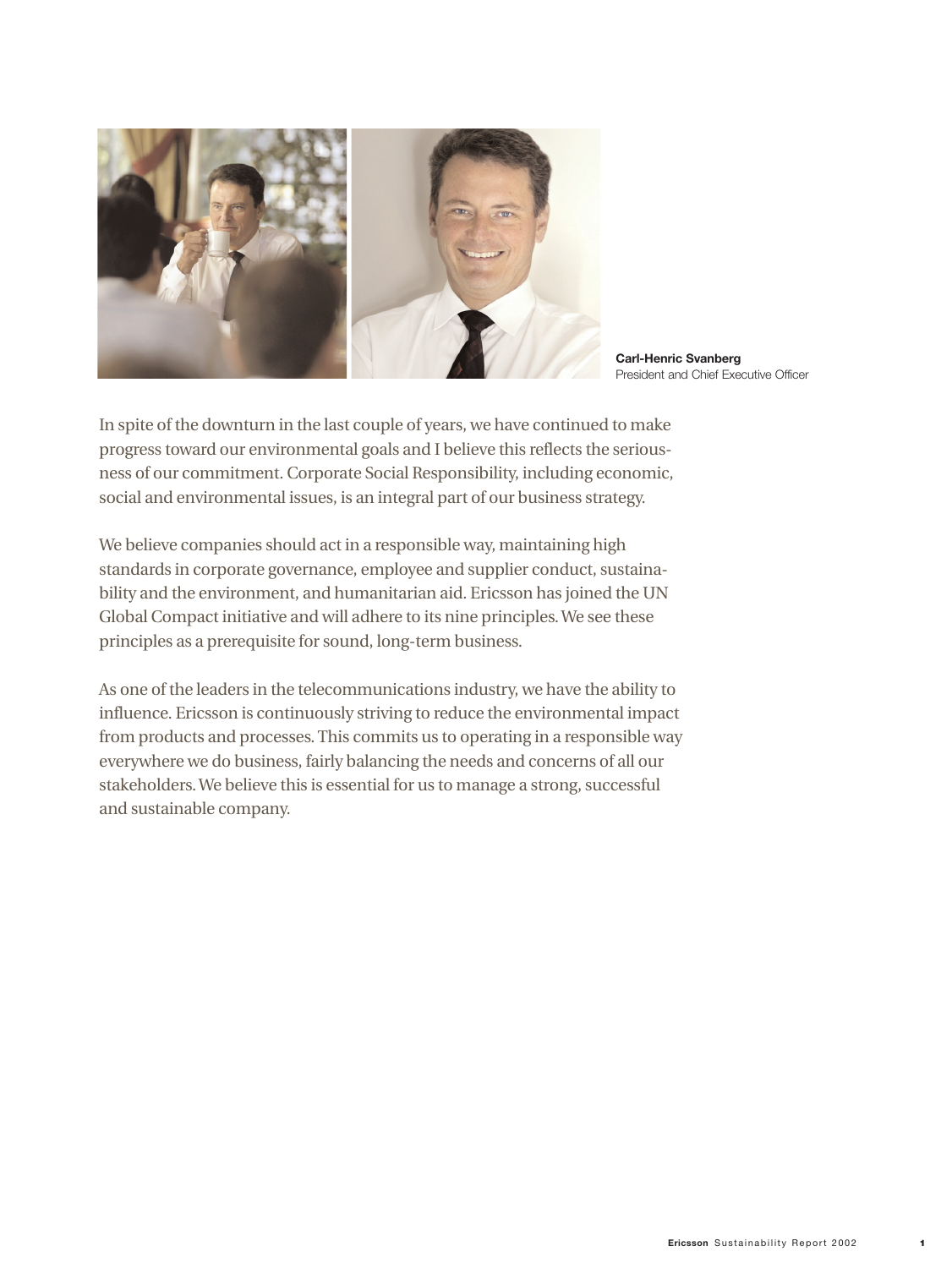# Environmental highlights

- Successfully concluded a comprehensive 3G life cycle assessment program, providing Ericsson with in-depth knowledge about mass and energy flows within our industry.
- Further reduced energy consumption of our products while in use.
- **Continued phase out of banned and restricted materials.**
- Continued to implement a worldwide Ecology Management recycling scheme through which we take back and recycle our customers' phased-out equipment.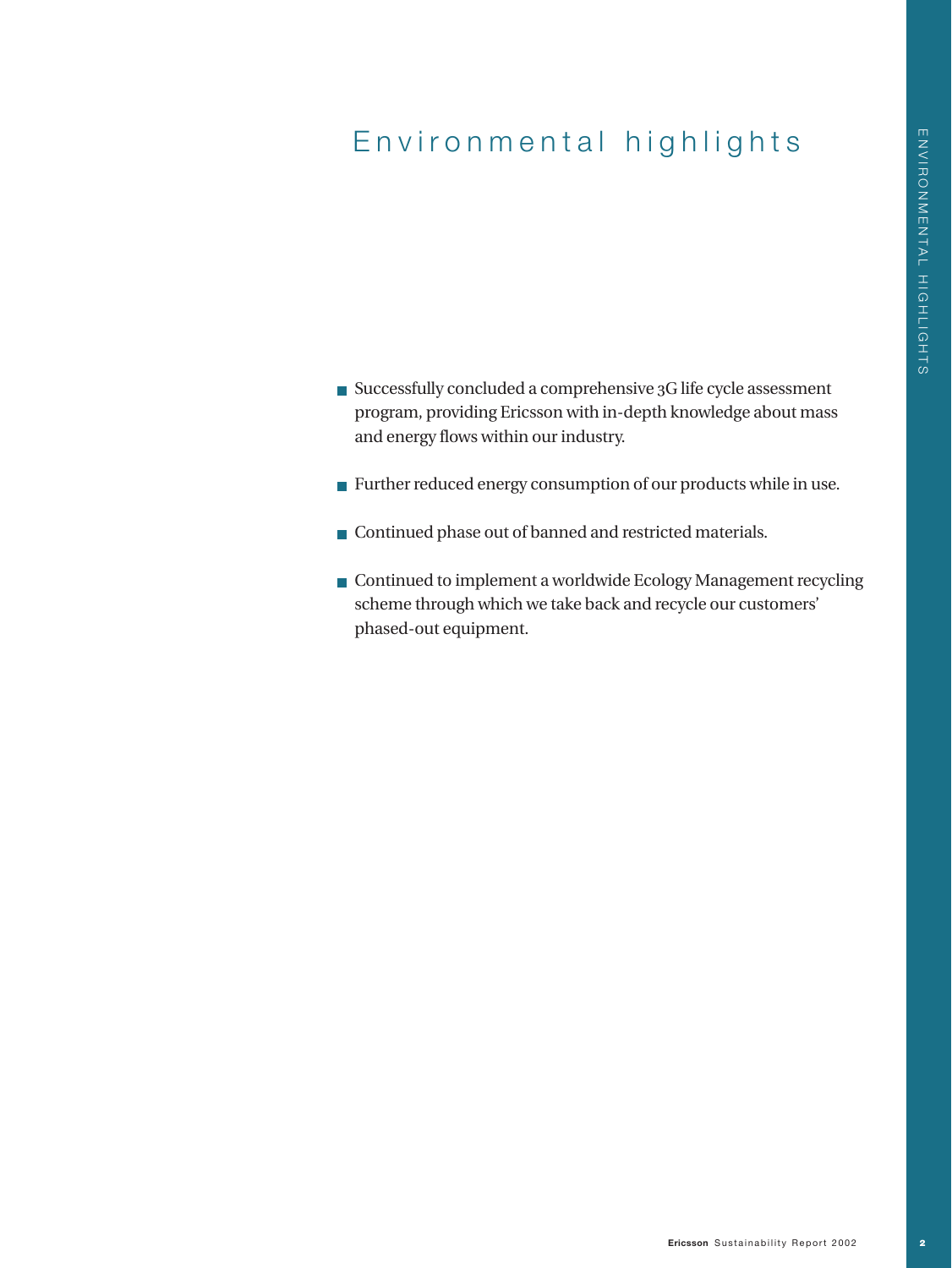# Social highlights

- **Exicoson** joined the UN Global Compact initiative in 2000 and participated in its Johannesburg summit in 2002
- Assisted the International Federation of Red Cross and Red Crescent Societies (IFRC) in responding to food crises in Malawi, Zambia, Zimbabwe, Lesotho and Swaziland.
- $\blacksquare$  Ericsson in the Netherlands sponsored the building of a house for sick children in Tilburg.
- Over a period of three years, Ericsson has made donations to the Qinghai Kekexili National Level Nature Reserve Administration for the protection and breeding programs of the Tibetan antelope.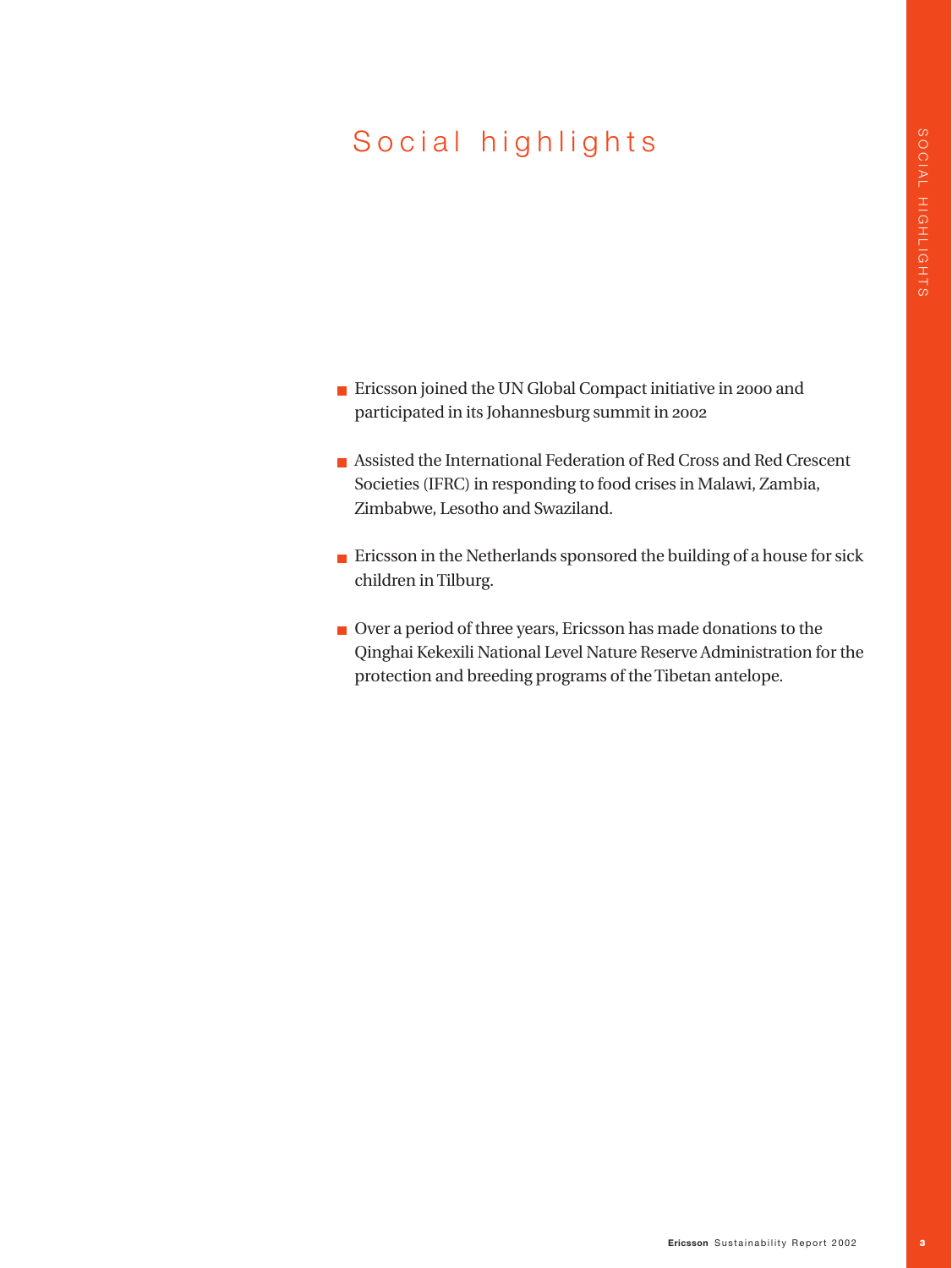# Economic highlights

- $\blacksquare$  Ericsson was an active participant in the United Nations World Summit on Sustainable Development in Johannesburg. Ericsson put forward concrete proposals to work with African countries within the framework of the UN with mobile solutions that address the specific needs of emerging markets.
- $\blacksquare$  Continued development of new business models that will give people access to telecommunications in areas that are currently unable to afford this service.
- Implementing Ericsson's Ecology Management Service globally. This enables us to provide our customers with both regional and global support for all their end-of-life treatment programs, making it a standard part of equipment offers.
- Continued success for Ericsson Enterprise's extended end-of-life treatment offer. In special campaigns Ericsson replaces, transports and recycles all old equipment such as MD110 PBXs and Business-Phone, whenever a new one is purchased. In 2002, 100 tons were taken back for recycling.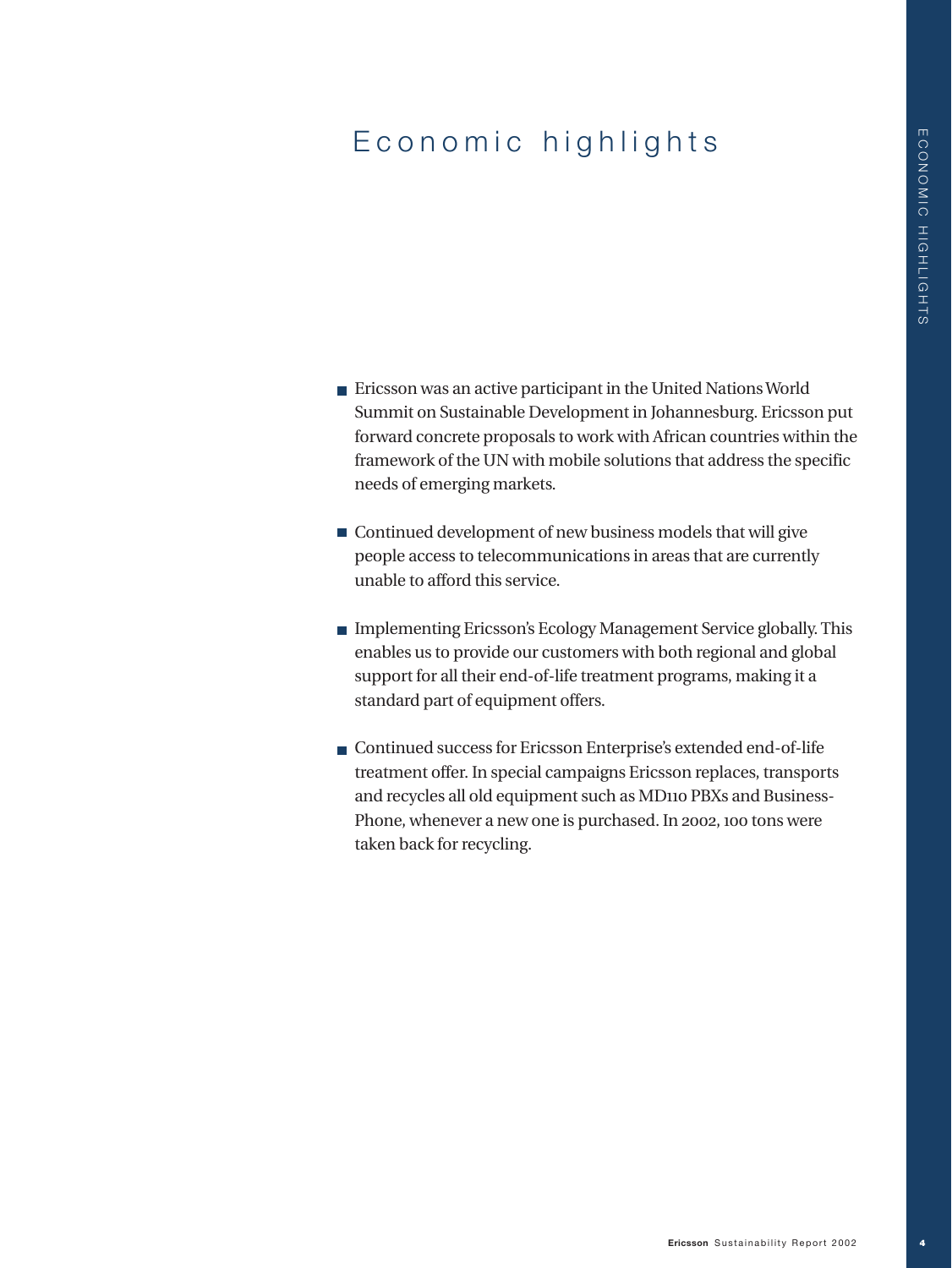We believe that our industry can help achieve global sustainable development. As a corporation, we contribute to economic growth and social equity and our products enable more efficient use of resources.

#### **Our vision**

Our commitment to sustainable development is based on our Corporate Vision:

*'Ericsson believes in an 'all-communicating' world, in which voice, data, images and video are conveniently communicated anywhere and anytime – improving quality of life, increasing productivity and enabling a more resource-efficient world.'*

Ericsson contributes to this vision through its products and services, as well as by being an employer in well over 100 countries.

This report illustrates our progress toward our vision.

#### **Supported by action**

Implementing sustainability is not just about business attitudes. It is also about demonstrating commitment through action. At Ericsson, we want our vision to be translated through to actual business deliverables, ensuring that sustainability and corporate responsibility are active parts of all our operations. For example:

• Ericsson was one of the first companies to support the UN's Global Compact initiative. Ericsson Response provides leading disaster response organizations, like the UN and Red Cross, with telecommunications systems and the know-how to use them in operations for fast deployment anywhere in the world. The Ericsson Response program was highlighted by the Secretary General as a good example of practical cooperation between the UN and the business community. During 2002, Ericsson and the International Red Cross signed a unique Active Partner-

ship Agreement breaking new ground in the way the private sector and humanitarian aid organizations work together.

• Ericsson is developing and testing new products and business ideas to facilitate the deployment of telecom access to areas currently unable to afford this service.

• Ericsson encourages our industry as a whole to purify its processes and products. This is achieved by working to develop a common way of handling materials declarations, and our work with our supply chain on our banned and restricted materials lists.

• Ericsson supports independent research into electromagnetic field exposure to ensure that we have safe products for a sustainable business.

#### **Cooperation is key**

Ericsson is a major player in the telecommunications industry, one of the few industry sectors that can claim to be sustainable. The total resource consumption for communications products is relatively low compared with other industries. Rapid technological development will continue to increase resource efficiency.

Communications technology can help achieve global sustainable development by enabling organizations and individuals to make more efficient use of their resources. The industry has already made a profound impact on society – changing the production of goods and services, trade and distribution, research, education, information and media.

We believe that our dream of an all communicating world is achievable and desirable.

This universal communication requires a small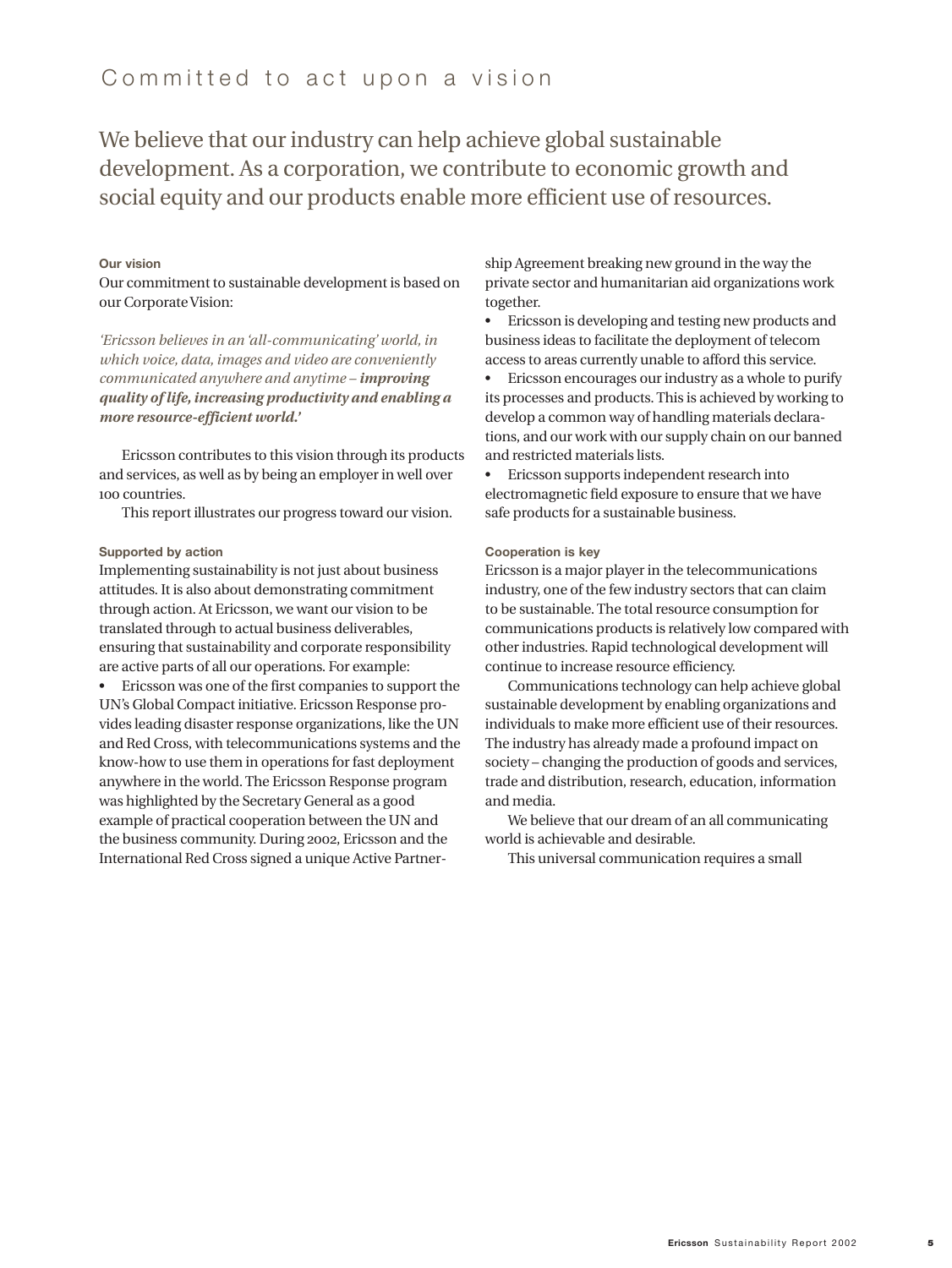amount of energy resources but enables significant contributions to overall energy savings, through more efficient use of the world's resources. We believe the benefits far outweigh the cost.

Mobile and Broadband Internet have the greatest potential of all communications developments to balance good quality of life with low resource consumption. As a leader in Mobile Internet development, Ericsson is investing substantially in research and development, making the technology more accessible and better able to deliver the resource efficiency that will benefit us all.

Ericsson co-founded the Information and Communication Industry (ICT) sector initiative, the Global e-Sustainability Initiative. This initiative addresses the digital divide and its social aspect.

The United Nations World Summit on Sustainable Development in Johannesburg in August 2002 highlighted this focus even more. Ericsson took an active role in the Summit with concrete proposals.

Through addressing the specific needs of developing countries, the telecom industry can play an important role in bridging the gap between rich and poor. Ericsson presented mobile solutions that are small, affordable and scaleable, a downsized mobile technology called MiniGSM. But to gain mass-market impact, a suitable business infrastructure must be put in place. It requires a

broader mindset among telecom vendors, operators and licensing authorities. Based on the MiniGSM system, Ericsson developed a new business model where renting, franchising, simplicity and step-wise scalability are key words. It would give people in rural areas access to education, health information, on-line banking and market crop prices to facilitate business.

Ericsson is optimistic about the possibility of moving forward and creating a world market based on inclusiveness. This can be done by forming the right partnerships, including governments, international financial institutions, local communities and non-governmental organizations. In Johannesburg, Ericsson put forward proposals to work with African countries within the framework of the UN.

In doing this, Ericsson wanted to underline the importance of mobile communication as a way for developing countries to leapfrog technology development and use the most cost- and energy-efficient communication solutions.

A communications infrastructure is key for both economic and social development in emerging economies. Thus, development projects in the basic areas of health, food, agriculture, water, energy and so on are dependent on working communication systems to be successful from a sustainability standpoint.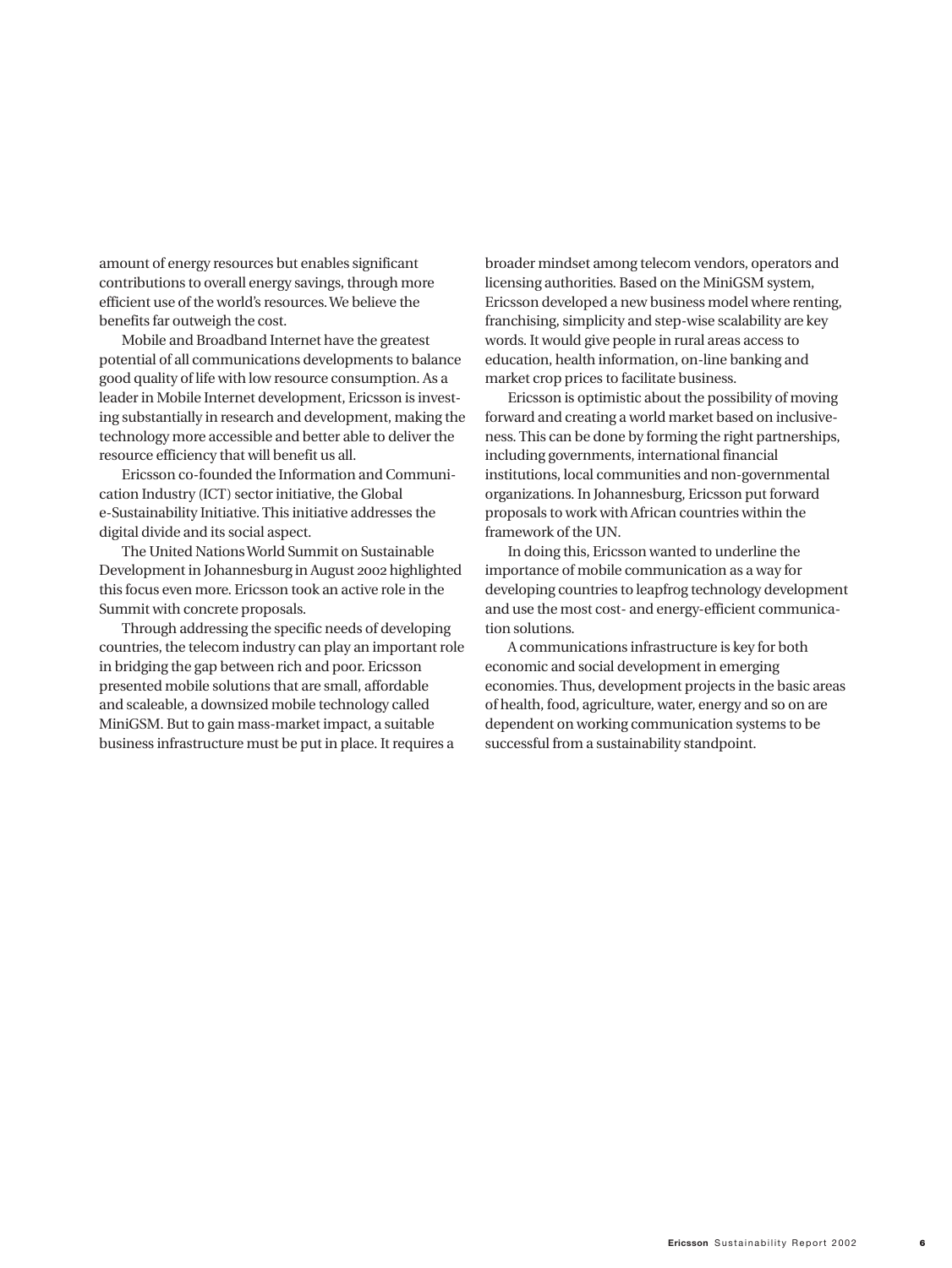### Ericsson is maintaining the global environmental management system.

#### **Working with suppliers**

To successfully minimize our environmental impact we have to consider our entire supply chain. This is why we place stringent environmental requirements upon our suppliers. Three requirements are particularly important:

• An environmental management system according to ISO 14001 or equivalent

• Compliance with Ericsson's lists of banned and restricted substances

• Preparedness to deliver materials declarations upon request

These requirements are incorporated in our purchasing routines and are part of our standard supplier contract templates.

More information on Ericsson's environmental requirements for suppliers can be found at: www.ericsson.com/sustainability/supplier\_guides.shtml

#### **Environmental Management System**

Ericsson is maintaining a global Environmental Management System (EMS) in accordance with ISO14001.

A single global system enables us to assess our environmental impacts independently of organizational structure and changes. The EMS gives us a clear and consolidated view of all our environmental impacts and actions. This global view avoids the fragmented suboptimization that might result from parts of our organization working independently.

Our EMS received the first-ever global ISO14001 certification granted by the British Standards Institution (BSI). This certification covers Ericsson's non-manufacturing operations, and verifies that we have identified the key environmental aspects/indicators to be monitored. It also affirms that we have set relevant targets for continuous improvement and that systems are in place to support these and measure results accurately. Our factories have separate certificates.

Some parts of Ericsson are still outside of this system. However, our commitment to a global EMS remains strong and we are working to integrate them as soon as possible.

#### **A growing database of substances**

Materials declarations are an integral part of environmental work for us as well as our customers. They are a key input to our design efforts and in the development of efficient end-of-life treatment processes. In addition, they are used to manage compliance with our list of banned and restricted substances.

Ericsson's materials declarations database contains materials declarations on a component level. The majority of our suppliers are involved in the reporting process. By the end of 2002, 12,000 components had a declaration in the database. The database is used to produce materials declarations on a product level. Examples of more complex products with complete materials declarations are the 3G radio base station and the 3G-radio network controller.

Ericsson is participating in the work toward a common international approach for reporting material content. This work is conducted in the European Information, Communications and Consumer electronics Technology Industry Association (EICTA) and its American and Japanese counterparts.

We see this process as vital to enabling consistency and comparability across the whole industry – on the part of both customers and suppliers. This ensures accurate collection and communication of necessary information on the contents of products.

#### **Material declaration of RBS 3202**

The material declaration of RBS 3202 has been used as input to determine the environmental impact of the raw material production phase and end-of-life treatment phase in the 3G LCA study. It is also the main source for eco-declarations, customer questions related to materials and end-of-life treatment information.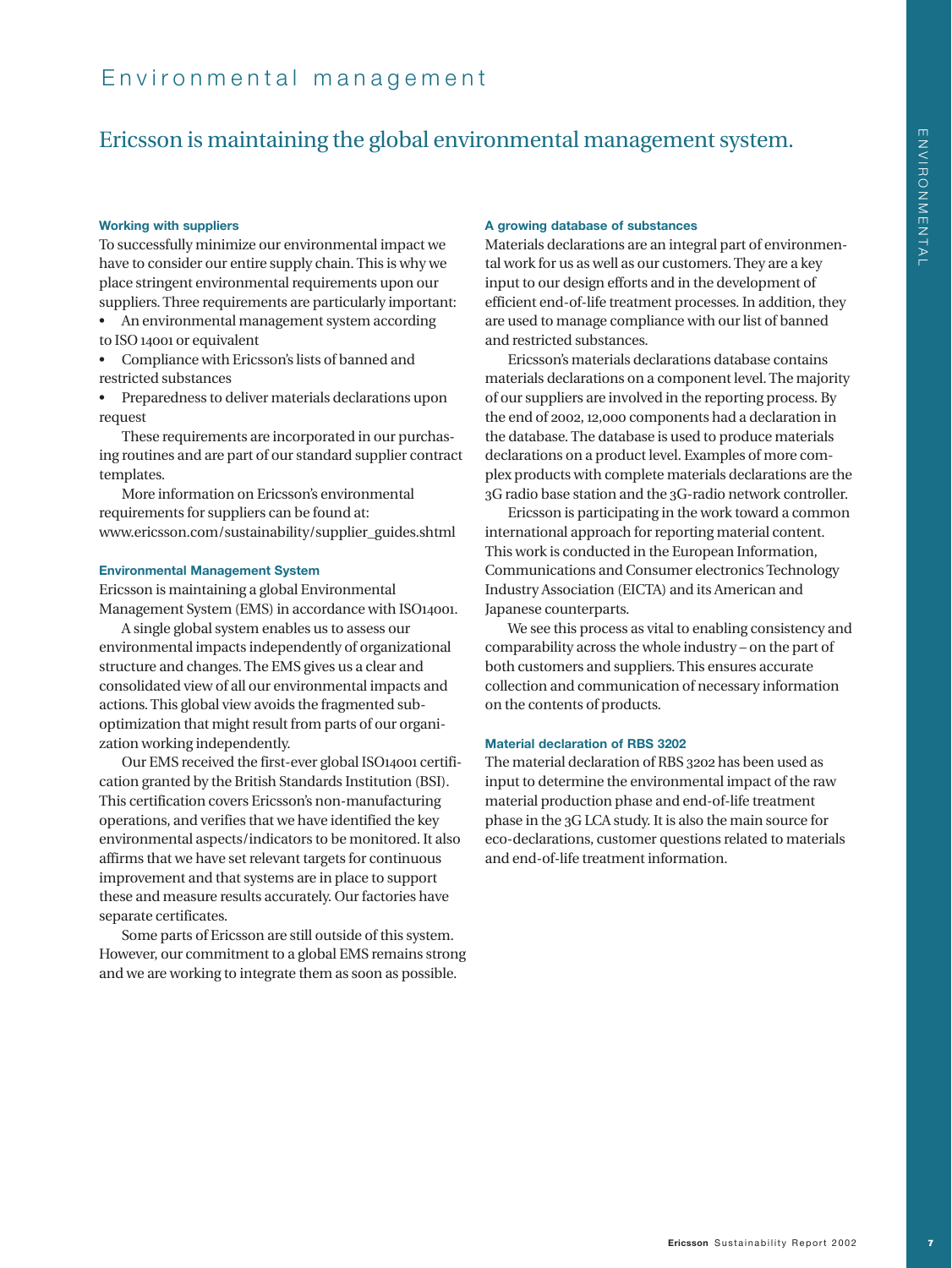### Using energy efficiently

The new generation of less 'power-hungry' communication products enables us to keep the total electricity consumption on the same level, despite a significantly higher capacity in terms of information.

#### **Saving energy**

Ericsson remains at the forefront of low-energy technology developments. Each element in the product chain is regularly assessed to identify potential energy savings. This takes place during production, distribution and supply, as well as in installation and operation. We believe that this makes sound commercial as well as social and environmental sense.

Ericsson's in-depth life-cycle assessment (LCA) process can be applied to evaluate energy use, stage-by-stage, in generic tele/datacom systems, including GSM and third generation (3G). This supports the maxim 'if we can measure it, we can improve it.'

#### **Understanding the energy issue**

Energy makes the world go round. There is a strong relationship between the amount of energy a country consumes and its social and economic development. World energy use is predicted to grow by 59 percent by 2020, according to Electronic Industries Association forecasts. In the immediate future, close to 90 percent of all energy used will be supplied from fossil, carbon-based fuels – oil, gas and coal. Not only are these non-renewable energy sources, their use also represents a major environmental threat. When burned to release energy, fossil fuels create carbon dioxide. Released into the atmosphere in large quantities, this can affect the global climate in a way that poses a serious, and well-documented, threat to present and future generations.

#### **The impact of communications**

The whole issue of sustainability is closely tied with energy consumption. It is vital that we understand our global energy 'footprints', and how they might change in the future. Ericsson is not alone in seeing information and communication technology as one of the key routes for improved sustainability and, ultimately, reduced energy consumption.

We believe that people throughout the world can benefit from mobile phone technology and its services without compromising the resource base of future generations.

For mobile systems, energy consumption during system use represents the biggest environmental impact.

Ericsson's results indicate that the total fossil carbon dioxide (CO2) emission per subscriber, per year, is about 50kg – equivalent to 20 liters of gasoline. To put this in perspective, last year each person on the planet released the equivalent of around 7,800 kg of CO2 per year.

Assuming 3G reaches a penetration of 50 percent, or 3 billion people, the maximum global emission of fossil CO2 from 3G mobile phone use can be estimated at about 0.3 percent of the world's total.

The increased use of communications – rather than being a threat – actually represents a huge opportunity, providing a lower-energy alternative to other energyhungry activities such as travel.

#### **Forecasting 3G energy usage**

How much fuel does your car use? The answer depends on when you go, and how you drive. We have the same issue when trying to measure mobile communication systems.

Our next generation of products provides, in addition to voice services, data services like location based information, messaging, online payment, to just name a few. How should we compare our old, more limited, voicebased systems to the next generation of mobile services products?

Ericsson believes that it is possible in the long-term to keep the total electricity consumption at the same level, despite a significantly higher amount of sending and receiving information. Reliable knowledge about technology's potential supports this belief. Besides, there are lifecycle analyses on a number of system generations including GSM and the coming 3G systems. The analyses show that energy use per subscriber has shrunk by more than five times during the past 15 years.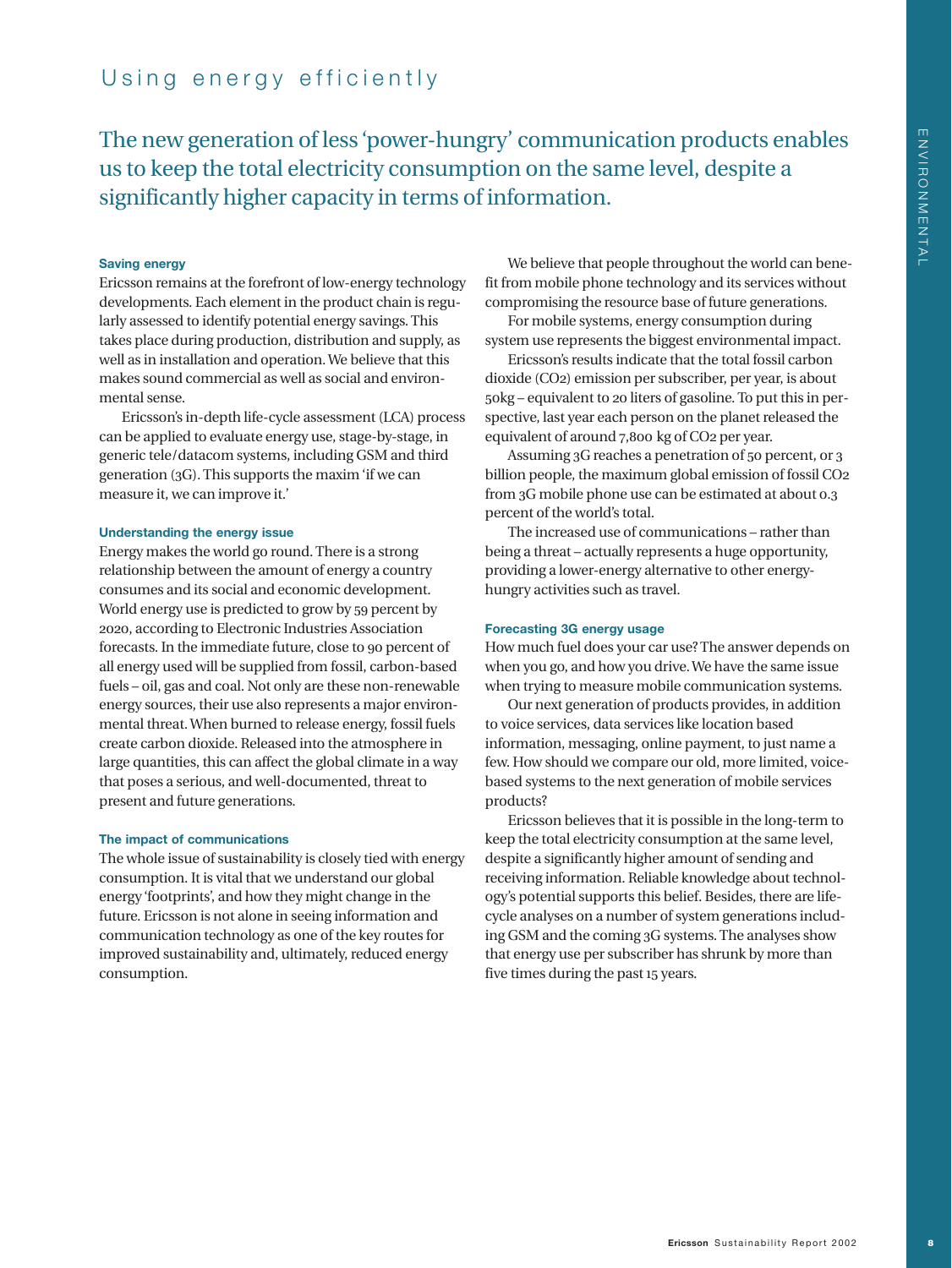### Design for environment

Ericsson has come a long way in applying proactive design methods addressing environmental issues from the very first stage of product development.

#### **Design for environment rules**

By placing a strong emphasis at the design stage on resource optimization and minimization of undesirable substances from our products, we can make real strides toward reducing environmental impact.

At the heart of this philosophy are our Design-for-Environment (DfE) rules, which guide our development activities through every phase of the product life-cycle. They include focus areas for energy consumption, materials usage and declaration, marking and end-of-life treatment.

#### **Banned, restricted and observation lists**

To manage use of substances in our products Ericsson has lists of banned and restricted substances and substances for observation.

The banned list defines substances that are banned to be used in Ericsson products and production. The restricted list defines substances that shall be phased out no later than the date specified in the list. The observation list includes substances that shall be substituted as soon as technically, economically and environmentally acceptable alternatives are available. The lists are available at: www.ericsson.com/sustainability/supplier\_guides.shtml

#### **Lead-free solder**

Ericsson initiated a project to reduce the use of lead-based solder in our products, in view of concerns about toxicity and health hazards.

This has resulted in a 'Lead-Free Solder Process', and the evaluation of all production sub-processes (screen printing, mounting, reflow, inspection and repair). We have conducted seminars for designers and suppliers to increase their knowledge about lead-free soldering processes and techniques. We have also undertaken extensive investigations to ensure that components and component suppliers can accommodate the new requirements.

#### **Halogenated flame retardants**

It is Ericsson's ambition to also phase out halogenated flame-retardants in its existing as well as new products. The speed of this process is determined by parameters such as availability of environmentally and economically sound alternatives.

#### **Beryllium oxide**

Beryllium oxide is known to constitute a health risk in the end-of-life stage and has successfully been phased-out from new products.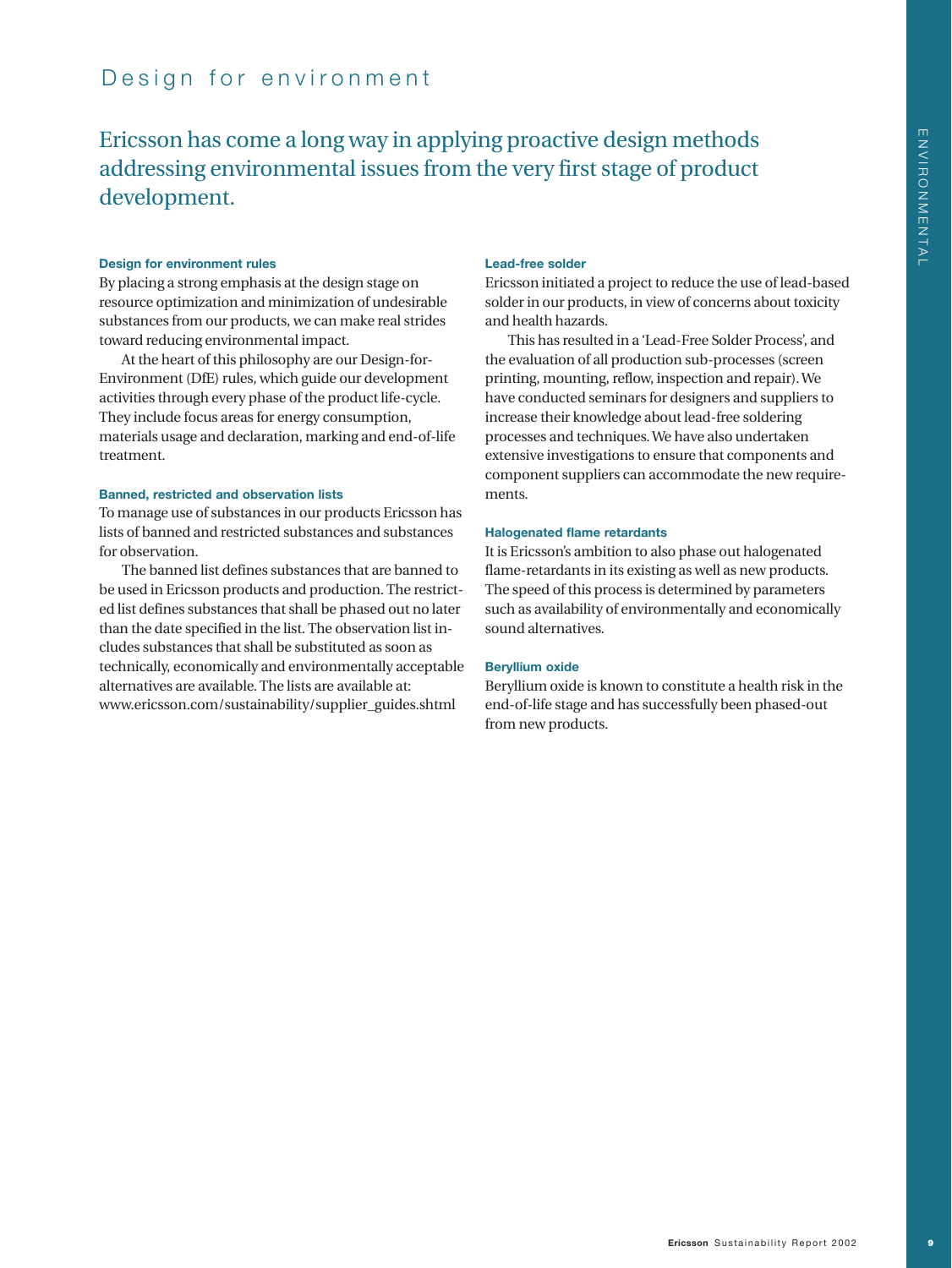### Growing the end-of-life treatment business

### Ericsson's market driven approach to recycling and disposal of products has developed into a growing business. End-of-life treatment programs are now offered on a global scale.

#### **Our strategy**

Evolving effective end-of-life strategies for business-tobusiness products is a core part of our drive to create a safe and clean environment. Ericsson has developed its own global end-of-life treatment (EoLT) programs.

#### **Tracking the waste**

An important factor in EoLT is to have a good knowledge of the contents of the products being taken back for recycling. At Ericsson, we operate a detailed database of product components for this purpose.

Waste is nothing more than a mixture of organic and inorganic materials, and should be regarded, valued and treated as raw material in a competitive waste-refining industry. This means normal business principles should be applied – including improving resource- and cost-efficiency, and allowing market forces on the product and waste sides to encourage effective EoLT.

We adopted this approach in our stakeholder vision and goal setting processes in 2001. Ericsson implemented special 'take-back' initiatives, including the Ecology Management Service and the Ericsson Enterprise EoLT Offer.

Ericsson's Ecology Management Service project started in Europe and has now been extended globally, meaning that we are able to provide our customers with both regional and global support for all their EoLT programs. It has become a standard part of equipment offers. This year, Ericsson's Ecology Management Service was responsible for over 600 tons of equipment being taken back and effectively recycled, compared to 180 tons at the end of 2001.

We now have recycling service providers appointed throughout the world. The service, originally designed to meet the needs of customer requests, has gradually become an internal service for the various Ericsson units.

Ericsson Enterprise also offers EoLT. This involves the recycling of enterprise products, such as MD110 PBXs and BusinessPhone terminals and their subsequent replacement with new systems. In 2002, 100 tons were taken back for recycling. The extended EoLT offer, combined with new sales incentives, has continued to be a success. In special campaigns, Ericsson replaces, transports and recycles all old equipment whenever a new one is purchased.

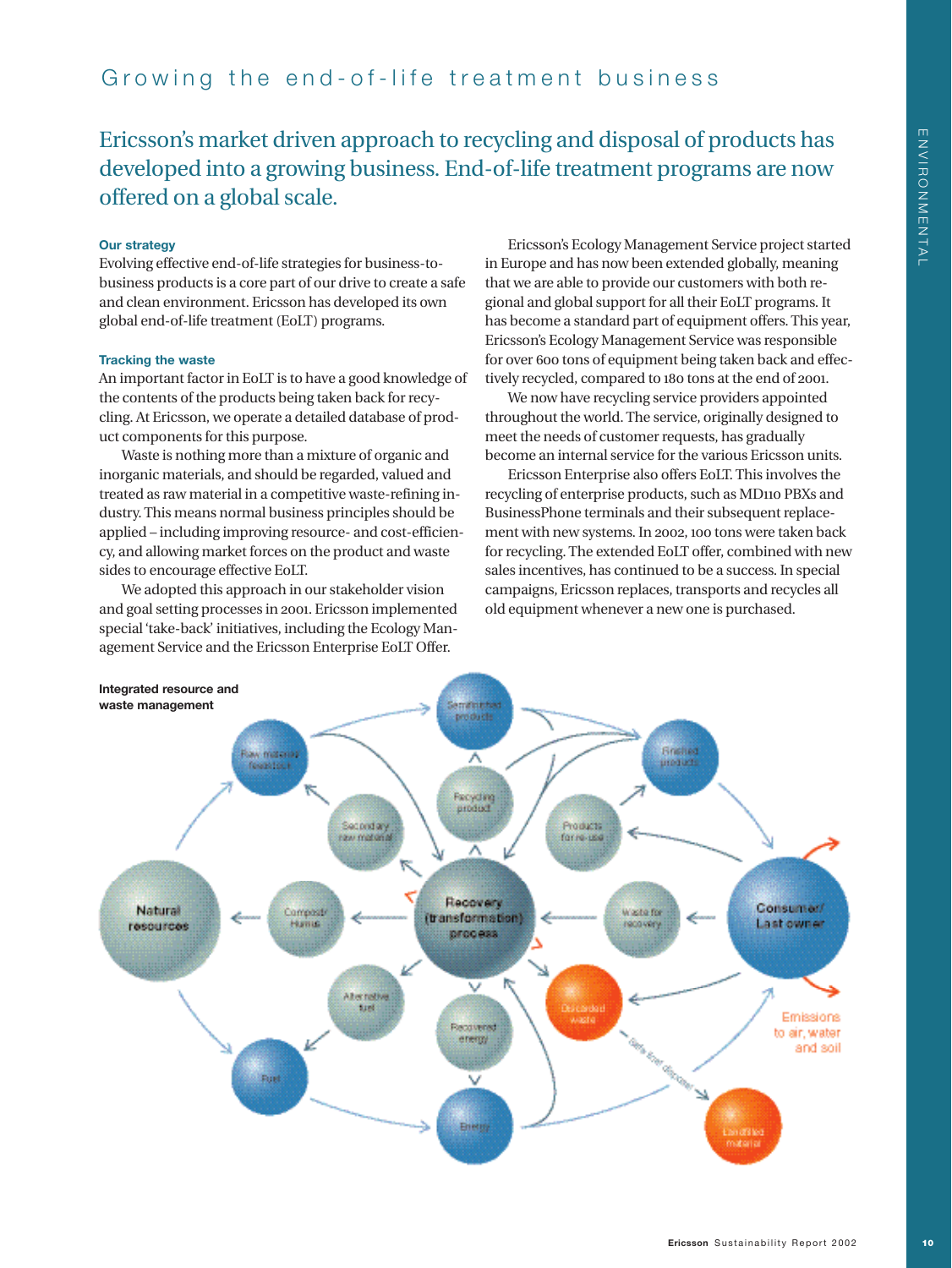### Code of Conduct

As a global leader in the telecom industry, Ericsson believes it is important to act in a socially and ethically responsible way. Ericsson believes that people whose work contributes to our success should not be deprived of their basic human rights, nor be forced to suffer physically or mentally from their work in any way.

Ericsson expects employers to respect fundamental human rights, to treat their workforce fairly and with respect.

We base our social and ethical policies on the Global Compact UN directive. In order to make this commitment clear to our staff, our suppliers and other affected parties, we have documented our Code of Conduct. As an international company we must secure respect for and compliance with this Code of Conduct all over the world.

**Ongoing activities to secure compliance to Code of Conduct** It is important to secure compliance to our Code of Conduct from all participating parties. The process is ongoing through:

- New agreement templates covering our Code
- Educate and train local Code of Conduct Auditors
- Identification of risk areas to focus on
- Internal and external Code of Conduct audits

#### **Standards adherence**

We apply strict external environmental, health and safety standards – and in their absence develop our own.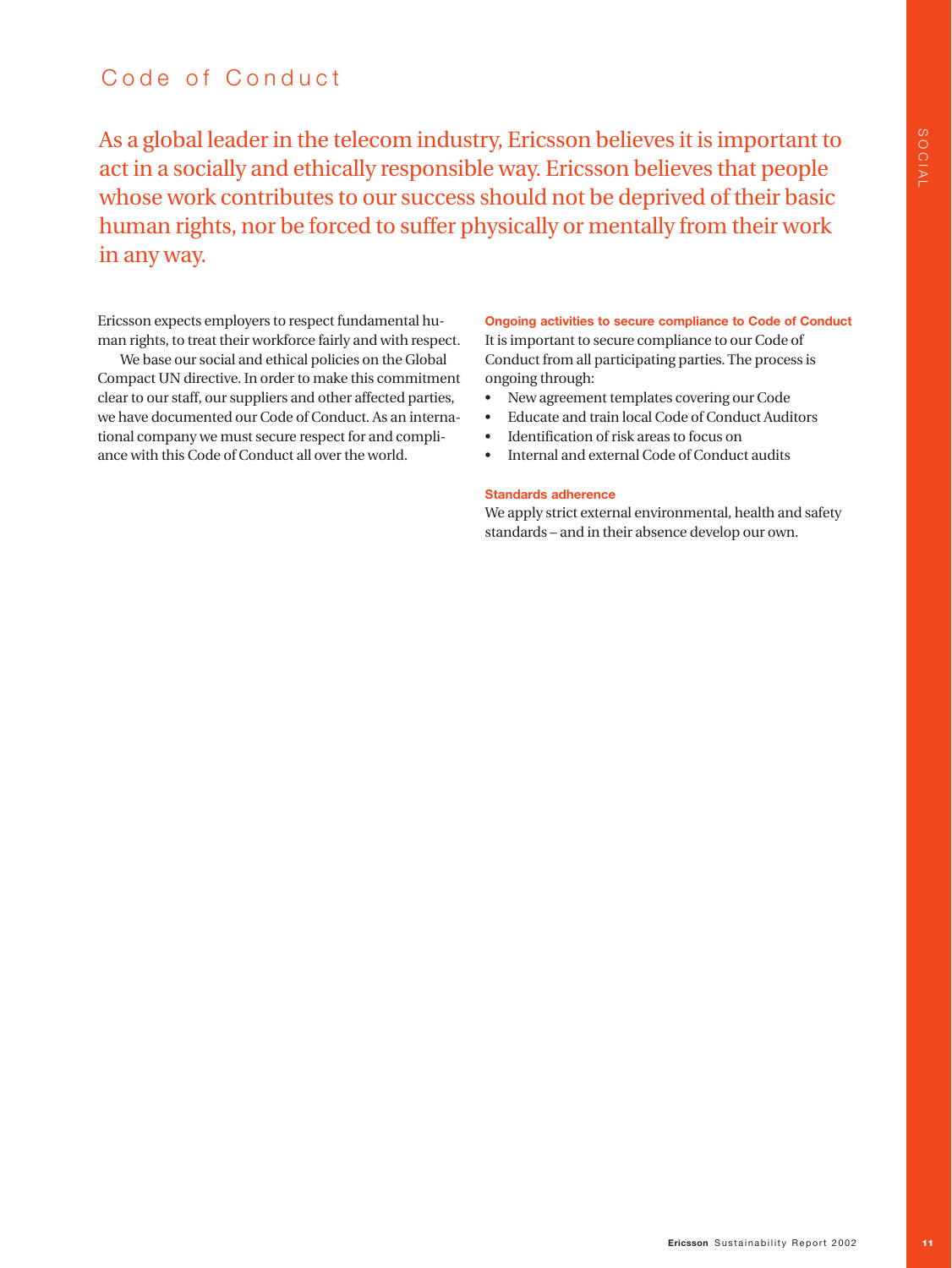### Equal Opportunities

### Ericsson is an employer of choice, offering opportunities to develop and rewarding achievement.

#### **A culture of performance**

We are working hard but how effective are we? We need to continually ask this question. We have implemented a performance management process to help measure our effectiveness and aid our efforts to encourage a performance culture.

Information for this process is gathered from a variety of sources, including customer satisfaction measurements, employee feedback and key performance indicators. We then measure our performance against our defined objectives to see how well we have performed. These results are communicated to our employees – establishing a common understanding of our progress in relation to our customers' expectations.

#### **Competence when it is needed**

A challenge for us is having the right competence where and when it is needed. We have a systematic way to benchmark existing competencies against those that we anticipate will be required in the near future. As part of this, we conduct a 'gap analysis' to identify future requirements and develop action plans to obtain the necessary competence.

The competence management process, introduced six years ago, has helped us identify competence gaps to be filled and also where competencies are no longer required. With the complexity of today's tasks, individual competence is not enough to excel. It is important to work effectively in teams and share knowledge through participation in competence networks. This is increasingly the way work will be completed.

Currently, Ericsson has five large knowledge networks for efficient internal and occasionally external sharing of information and learning. The largest has around 1,000 people and is built for customer services employees.

Ericsson is a knowledge-based corporation requiring continuous updating and development of skills. We use a variety of ways to develop the talent of our employees, including formal training provided by preferred suppliers to more informal opportunities for job rotation and international assignments.

Our goal is to further enhance the educational output and learning through focus on business goals supported by cooperation with academies worldwide. Ericsson also provides learning opportunities through net-based modules on the intranet. Job rotation is used and encouraged as a powerful tool to enhance and broaden the competence of our employees. Open positions are advertised globally on our intranet and employees can apply according to their interests and qualifications.

As a multinational corporation, Ericsson views it as extremely important that our employees can work in a multicultural environment. We use contract assignments as a way of enhancing and developing this skill. At yearend 2002, there were almost 1,400 employees on long-term assignment outside their home countries.

Most jobs are advertised within the company and all suitably qualified employees are encouraged to apply. Those accepting the opportunity to work abroad are offered a guaranteed return to their 'home' organization. The opportunity to live and work abroad is viewed as a very attractive aspect of employment with Ericsson.

To attract top talent, we must be an attractive employer. The scope of our recruitment is expanding from having a local focus to having a more regional and global scope. We are working to make ourselves known through local market activities, as well as at top business and technical schools around the world.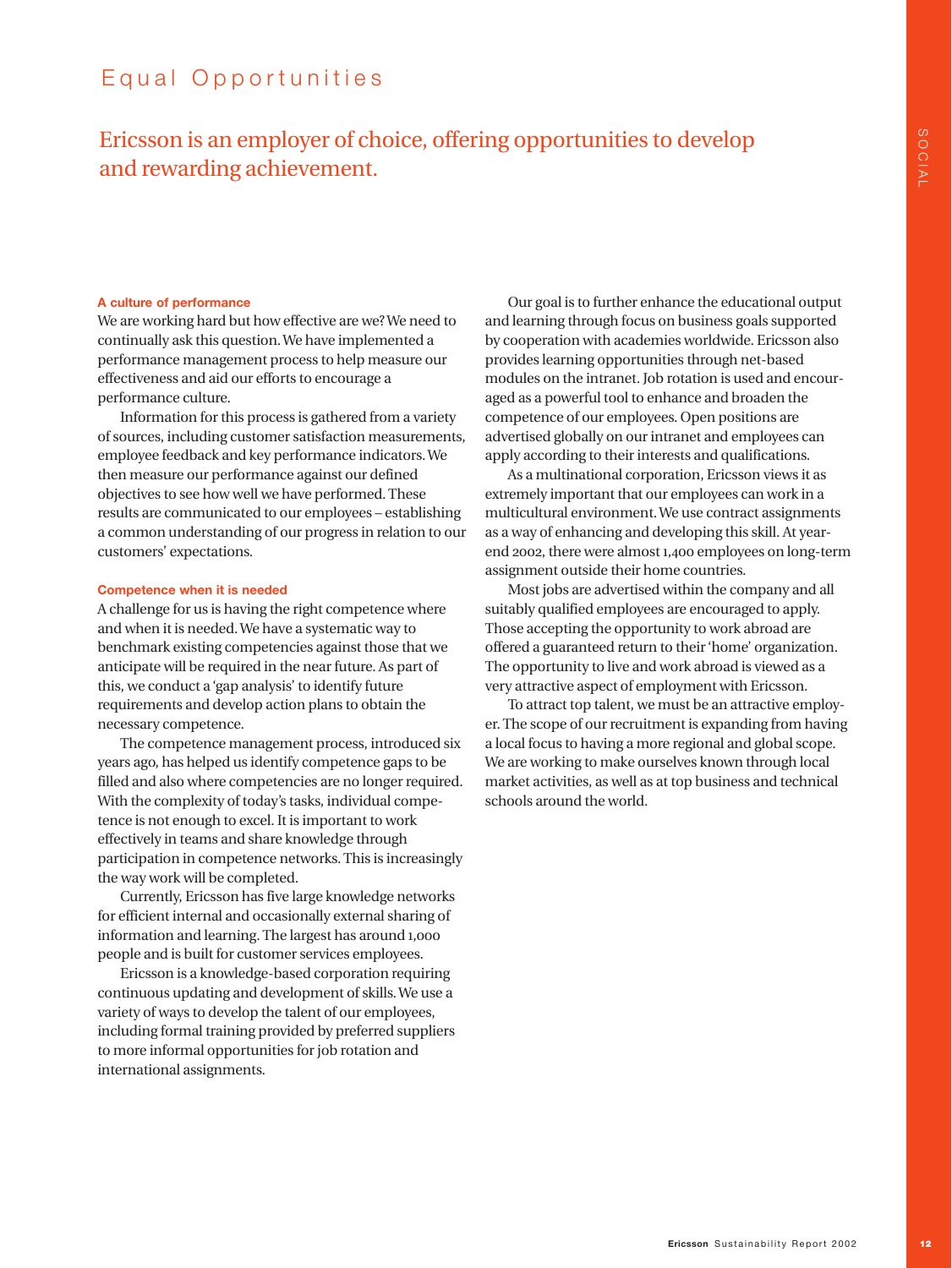#### **Sharing the rewards and motivating long-term contribution**

Ericsson companies around the world develop local remuneration programs that are competitive in their respective markets and geographic areas. These take into consideration the overall Ericsson policy, including the global incentive plans, as well as local practices in each country.

In addition to wages and benefits paid to employees, Ericsson manages a number of global incentives, coordinated centrally. They are developed to motivate performance, reward achievement and encourage longterm commitment to the company. During 2002, employee incentives included a Short-Term Incentive Plan, a Stock Option Plan and a Stock Purchase Plan.

The Short-Term Incentive Plan rewards achievement of specific targets at business and team levels and defines a

global norm for incentives as a flexible part of rem uneration to be applied throughout the company.

The Stock Option Plan and the Stock Purchase Plan both encourage long-term commitment and reward employees with ownership opportunities and related rewards. During 2002, approximately 12,700 employees were granted stock options as 'key contributors.'

**Example 10**<br> **Example 10**<br> **Example 20**<br> **Example 2014**<br> **Example 2020**<br> **Example 2020**<br> **Example 2020**<br> **Example 2020**<br> **Example 2020**<br> **Example 2020**<br> **Example 2020**<br> **Example 2020**<br> **Example 2020**<br> **Example 2020**<br> **Exa** During 2002 we implemented a stock purchase program with corporate matching called the 1+1 Stock Purchase Plan. This program is available to all employees in the countries where this is possible with regard to legal and/or exchange control reasons. With the corporate matching portion beginning after three years, this program shares the benefits of our success with our employees and it supports motivation and retention.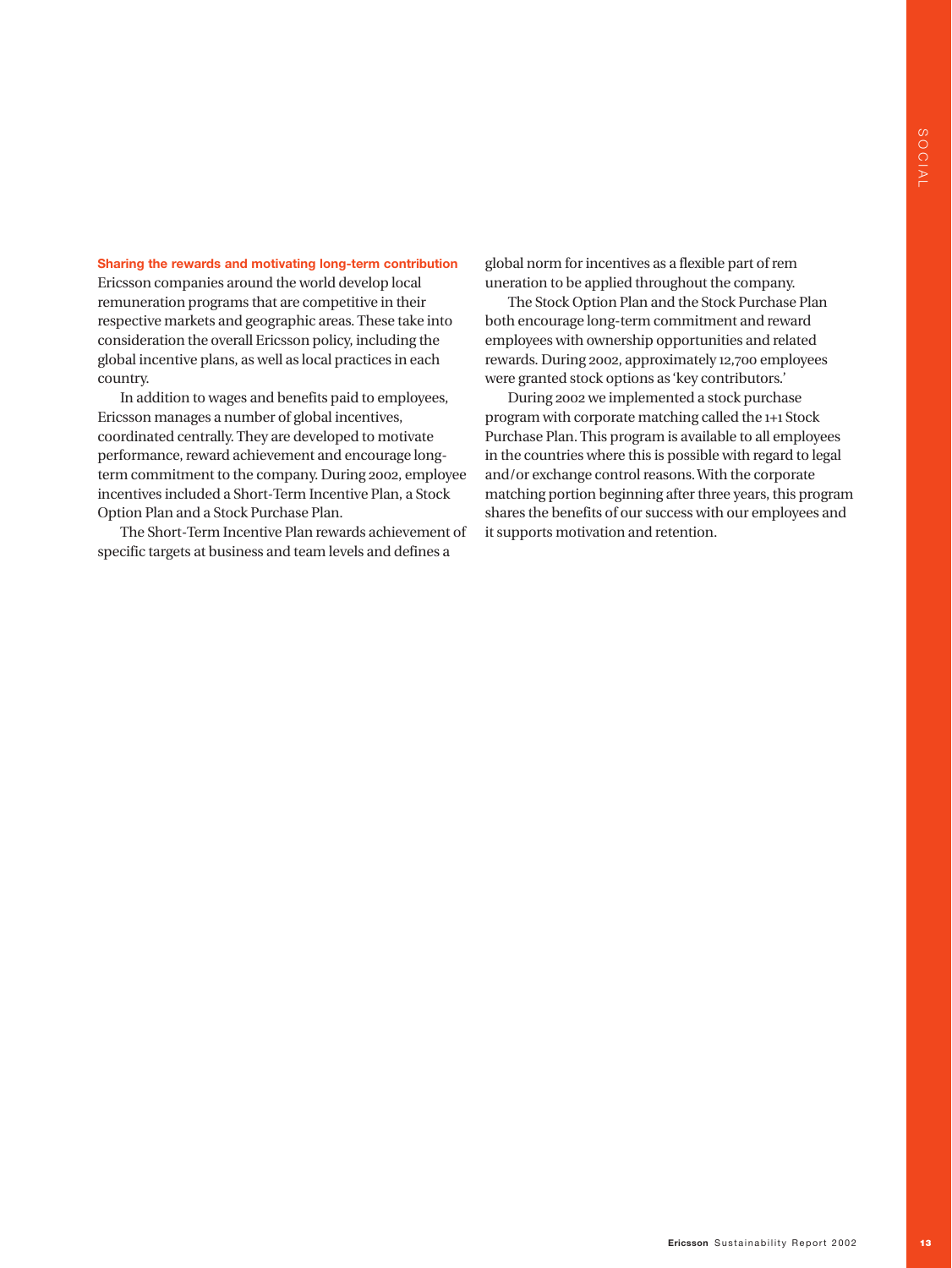### Safety is key

We continue to design, test and install our products pursuant to all relevant safety standards and support independent research on possible health effects related to wireless communications.

#### **Electromagnetic field exposure**

Since our first involvement in the wireless industry, we have not only ensured that our products are designed and tested to comply with all relevant safety standards but have worked to support independent research on electromagnetic field (EMF) exposure and health. In 2002, Ericsson's total funding of independent EMF research was approximately SEK 9 million (Euro 1 million).

While there have been extensive studies by public health authorities and independent groups, it is important to remember that the balance of scientific evidence does not demonstrate any negative health effects associated with radio wave exposure either from mobile phones or radio base stations.

In the last ten years nearly 400 studies have been conducted, which are directly related to mobile communications. Recently, several expert groups and health authorities worldwide reviewed this research. The World Health Organization (WHO) summarized the current status in the following manner: "None of the recent reviews have concluded that exposure to RF fields from mobile phones or their base stations causes any adverse health consequence."

During 2002 the Dutch Health Council issued an update of the research status with respect to the health and safety of mobile telephony. They concluded that the balance of scientific evidence does not demonstrate that there are any negative health effects associated with radio wave exposure either from mobile phones or radio base stations. These conclusions are in agreement with the previous expert reviews.

The Swedish Radiation Protection Authority (SSI) commissioned a review in 2002 of available epidemiological studies regarding mobile phone use. This review stated: "Overall, the epidemiologic and laboratory studies to date rule out with a reasonable degree of certainty that cellular telephones cause cancer, at least for durations of use up to five years."

#### **Research support**

However, Ericsson also acknowledges the recommendation from expert groups and health authorities that additional research is needed to address identified knowledge gaps and thereby further increase the knowledge about radio waves and health. Although we do not conduct our own medical research, we actively support the efforts of other independent organizations, such as the World Health Organization, which has established a research agenda with prioritized EMF research.

Currently Ericsson sponsors in excess of 50 different ongoing or planned projects in Europe, USA and Asia with a total cost of more than Euro 40 million. Ericsson's yearly contribution to EMF and health research is about Euro 1 million.

The research projects that Ericsson currently supports include:

- INTERPHONE an international epidemiological case control study on the potential links between cancer and the use of mobile phones. Involving 13 countries, it is part of the European Commission's 5th framework research program.
- PERFORM-A a series of studies across six European countries into possible health effects related to mobile phones and radio base stations. This is also within the European Commission's 5th framework research program.
- MTHR Mobile Telecommunications and Health Research Programme, a comprehensive program set up by the UK Government and jointly funded by government and industry.

Mobile phone manufacturers and operators, including Ericsson, contribute approximately half of the cost of funding these projects.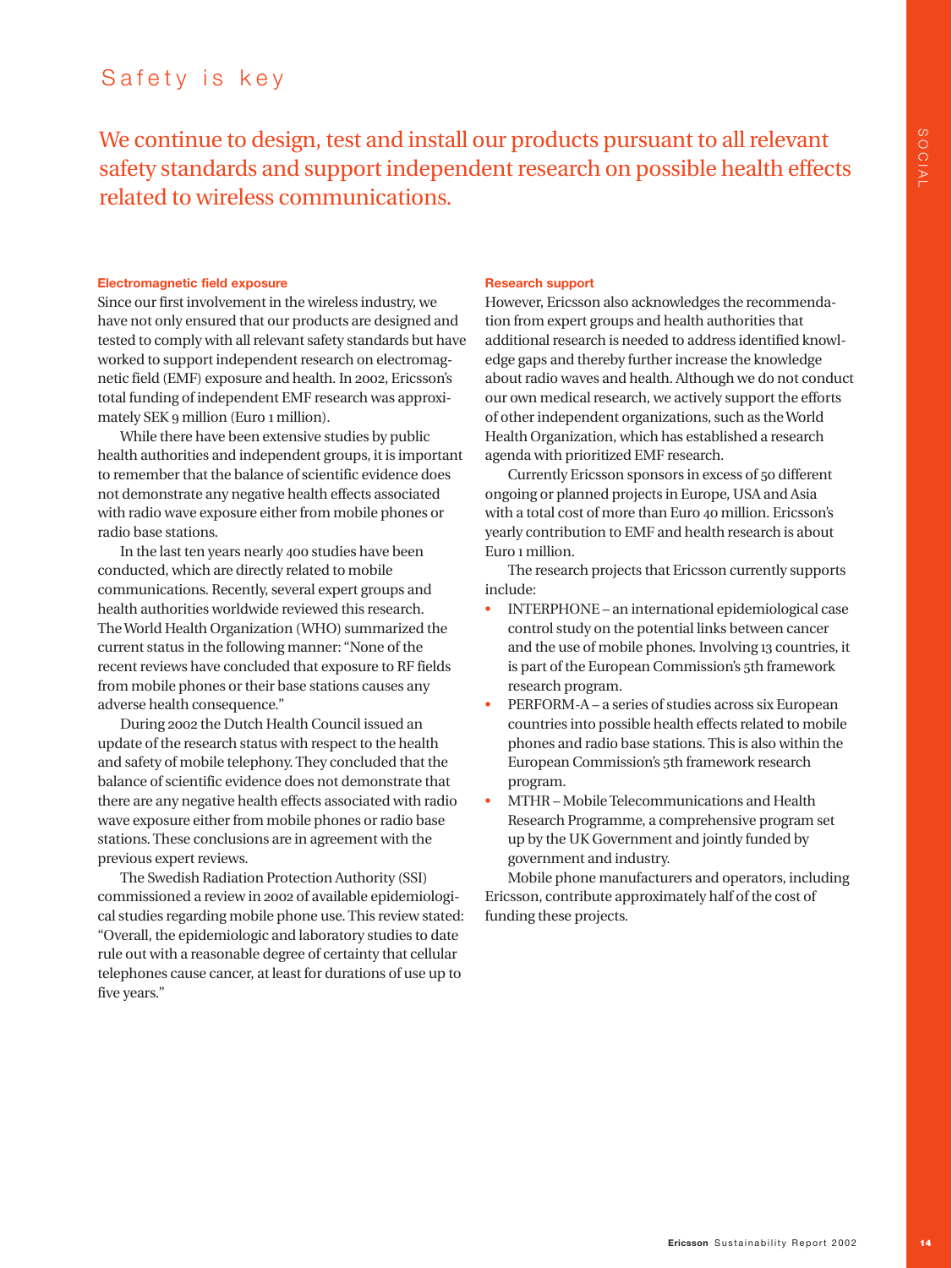#### **Information initiatives**

We are committed to providing adequate information about health and safety that helps answer questions that people may have.

Since 2001 relevant information about radio wave exposure, including the measured maximum SAR value, is provided with all new mobile phone models. The information is also available on Sony Ericsson Mobile Communications' web site (www.sonyericsson.com).

In 2002, the European Commission published a European standard for base station products, providing standardized procedures for the assessment of conformity with the European Union's RF safety requirements and limits. Ericsson has implemented this standard, and RF safety guidelines are now included in the documentation for all Ericsson GSM and UMTS products.

Ericsson has also further extended its information package on mobile infrastructure and health. We are also partnering with telecom operators to ensure dialogue with different stakeholders when installing radio base stations and antennae.

Additional information regarding EMF is available from our website (www.ericsson.com/health).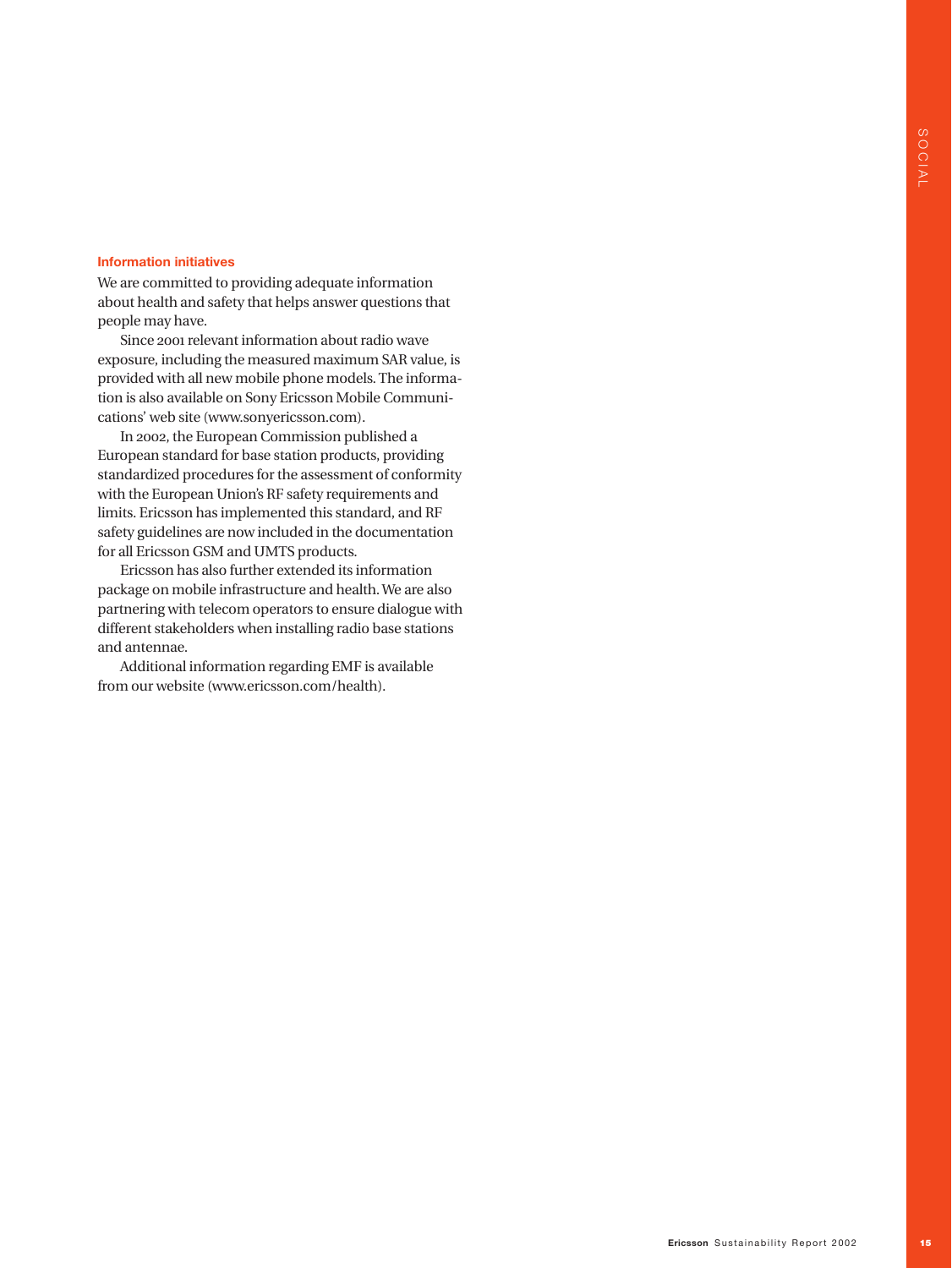#### **Diversity**

We are striving to have a diverse workforce. When reviewing our current management we have recognized that we could improve especially in the following areas:

- Rejuvenation
- Internationalization, i.e. more non-Swedish managers
- More female managers

Today, women constitute nearly 30 percent of our workforce. By striving for a more diversified next generation of managers we work to encourage all our employees to develop their skills within Ericsson. Ericsson has since 1999 been running the Ericsson European Equality Award. The objective is to stimulate actions that support the work for equality within Ericsson.

#### **Discrimination**

We have clear and far-reaching policies against discrimination that are respected and part of our company culture.

#### **Employer of choice**

According to a yearly survey conducted by Universum, an international research and management consulting company specializing in the career expectations of today's university students and young professionals, Ericsson is ranked the preferred employer in Sweden.

The share of our employees with academic degrees is steadily increasing and, during the period between 1998 and 2002, the share went from 37 to 50 percent. In some countries in Central Europe and Asia, the share is sometimes as high as 80 percent.

#### **Employee satisfaction**

As part of our effort to be a good employer, we actively canvas the thoughts and opinions of our employees through our annual employee survey. This provides us with an in-depth understanding of our employees' attitudes in a variety of areas.

For decades, this has been performed locally. However, in 1999, to obtain more consistent information globally and enable external benchmarking, we began using a tool called Dialog.

With Dialog, each manager receives anonymous feedback from his/her employees and, following discussions, this is used as the basis for planning and improvements. We also benchmark these indices against other technology industries globally.

#### **Leadership**

Once someone has been identified as having management potential, his/her background, achievements, experience and development plans are collected in a central database for further assessment.

Newly appointed managers worldwide attend a mandatory 15-day leadership program. The purpose is to establish a common management platform across our operations and in 2002 approximately 250 managers completed this training.

We are currently reviewing our executive resources population to achieve several objectives: rejuvenation, to ensure fresh approaches and ideas; internationalization, to develop more non-Swedish executives; and female representation to encourage more women into executive management roles.

In addition to Ericsson's own programs, senior executives are offered a range of training and development opportunities developed in conjunction with world-class universities and business schools. Approximately 400 executives participate in these programs annually

#### **Average length of employment and personnel turnover in figures**

At year-end 2002, the average length of employment was seven years. In Sweden, the figure was 11 years. During 2002, Ericsson has been downsizing the number of employees. The non-voluntarily personnel turnover was therefore the main part of this. The voluntarily leave from Ericsson in Sweden was less than six percent.

**Note on values and calculations:** This is Ericsson's second Sustainability report and systems for data gathering for some dimensions are yet to be finalized. Much of the information above is based on a survey covering 80 percent of our employees. Statistical errors may occur and information may be missing. Ericsson is constantly striving to improve the quality of its data.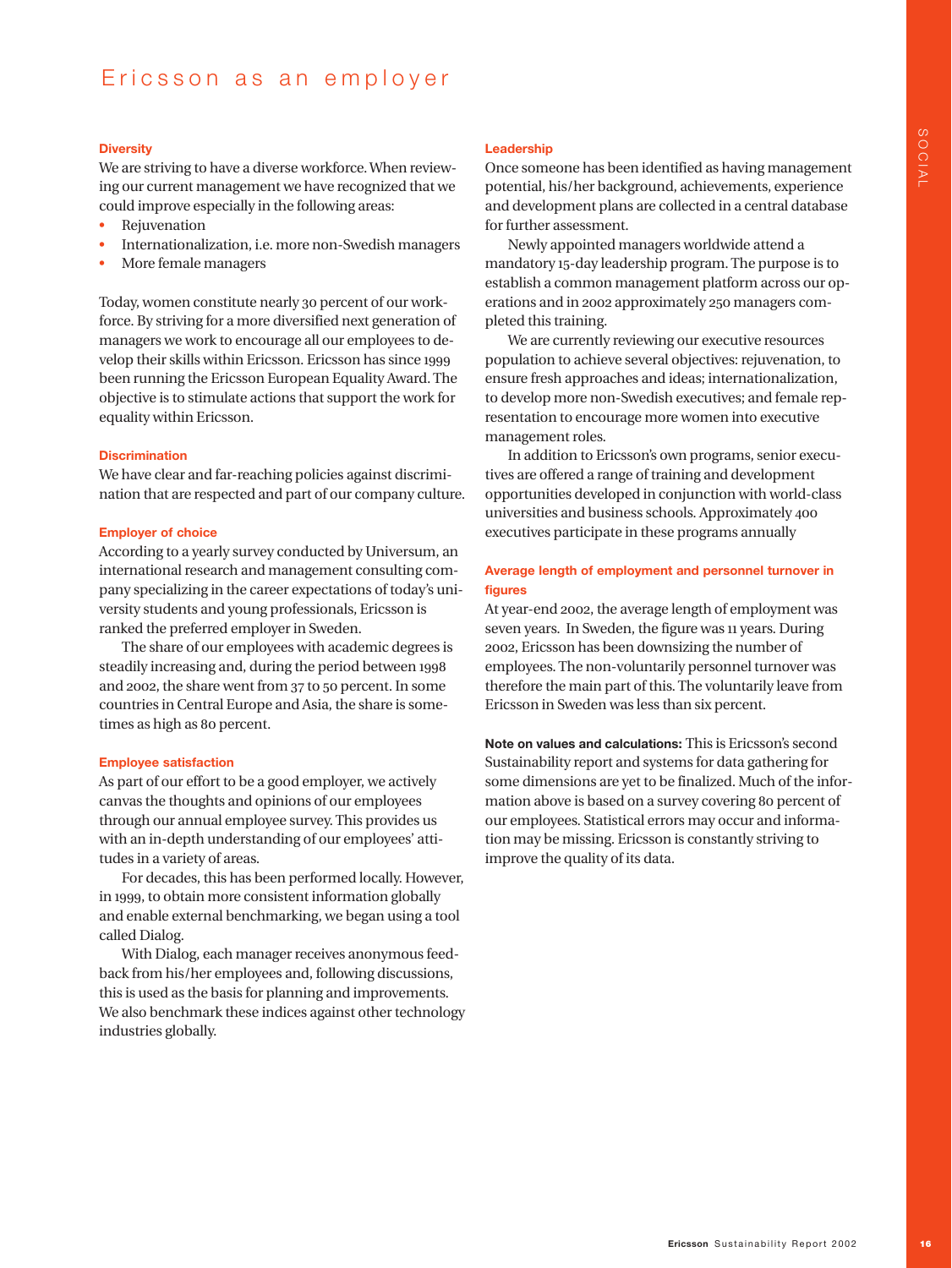### Ericsson and the world outside

#### **Voluntary contributions via our local markets**

There is no easy way to summarize the thousands of contributions to individual communities by Ericsson and its employees. So we will not attempt to do this. Instead we would like to provide a flavor of some of the ways in which our employees around the world have enriched their communities. The stories chosen are not the biggest or even the best, but a representative sample of what we do.

#### **Reaching out**

In Ontario, Canada, as part of a comprehensive safety plan, mobile phones are supplied to women at risk of abuse. This program is called SupportLink and is a program Ericsson, together with the Government of Ontario and Rogers AT&T Wireless, sponsors.

#### **Raise money for research**

In Plano, Texas, Ericsson participated in the walk to raise money for Juvenile Diabetes Research. Ericsson has been involved with this particular charity for the last 13 years. USD 0.85-0.87/dollar raised goes to research.

#### **Supporting education**

Ericsson established eight Project Hope Schools in five provinces in China, including Guangdong, Hebei, Anhui, Sichuan and Chongqing. Ten Ericsson employees go to the schools during the weekend to be volunteer teachers.

#### **Preserving wildlife**

Ericsson continued to make donations to the Qinghai Kekexili National Level Nature Reserve Administration for the protection and breeding programs of the Tibetan antelope. This very rare antelope is on the verge of extinction due to poachers. The program, called the 'Ericsson Earth-Friend Brigade,' runs for a period of three years.

Hoh Xil has evaded the harsh destruction caused by human activities and kept its highland landscapes intact. In recent years, however, driven by tremendous economic profits, poachers have illegally hunted wild animals without restraint. Official statistics show that the total number of Tibetan antelopes has decreased drastically from more than 100,000 to less than 50,000. **Example 18**<br> **Example 18**<br> **Example 18**<br> **Example 18**<br> **Example of example of example of example of example of example of example of example and the Tricsson Earth-<br>
<b>Example 18** and the Terics of Example 18<br> **Example 18** 

#### **Contributing to society**

Ericsson in the Netherlands sponsored the building of a new Ronald McDonald house in Tilburg. A Ronald McDonald house offers parents of seriously ill children a home close to the hospital. Parents who live far from the hospital are given the possibility to be with their children as often as they can.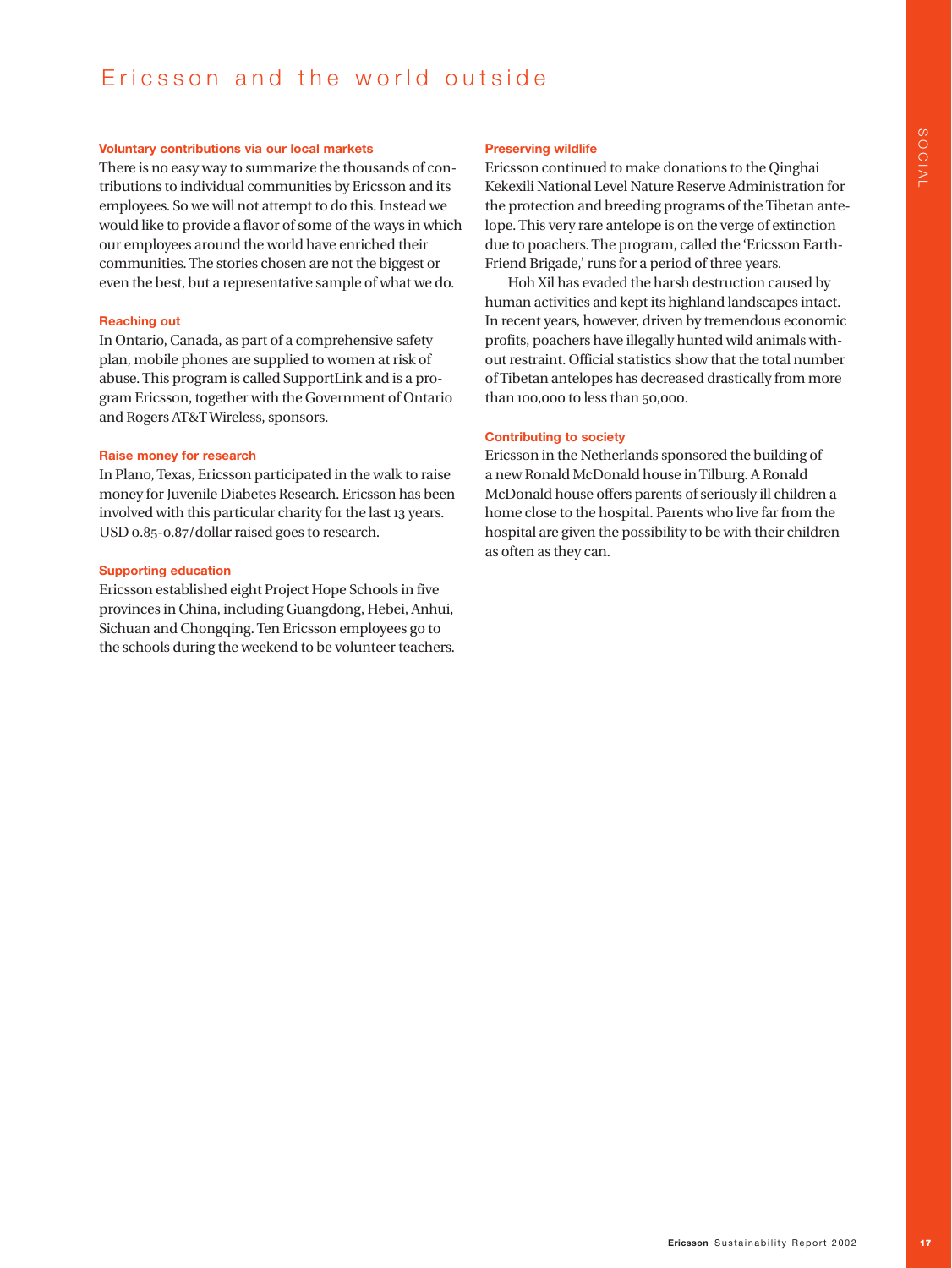### Encouraging a world of inclusiveness

Telecommunications has an important role to play in developing sustainable economies across the globe. By addressing the specific needs of emerging markets, Ericsson is helping to create a world of communication for all.

#### **Bridging the digital divide**

Over half the world's population has never made a phone call. Making information and communications technology (ICT) more accessible, affordable and scalable to meet the needs of emerging markets plays an essential role in developing sustainable world economies.

Today, 85 percent of the world's population is not Internet-enabled. The majority has no established telecommunications infrastructure and little access to other communications technologies. Bringing communication capability to isolated regions supports an inclusive society and encourages expansion of local markets. Mobile phones help people avoid unnecessary waiting, searching and traveling. Better communication encourages the transfer of knowledge and helps overcome cultural division.

Addressing these markets is a challenge. We are continually evaluating technologies and business models to expand the availability of communications to a broader number of people, in a greater number of countries.

Our new business models enable us to supply viable solutions to emerging market economies.

#### **Lowering the investment threshold**

During the past years, we conducted a program – Ericsson Communication for All – that we hope will form the basis of a generic 'emerging markets' solution. This program developed, among other things, the Ericsson MiniGSM system and the Ericsson Communication Centers.

Designed to provide a solid communications network in rural areas, the Communication for All program and the MiniGSM system helps overcome economic and logistic issues, and provides a viable platform for the creation of common wealth.

The MiniGSM system can either be used as a 'standalone' solution – with its own network identity – for local traffic, or as an 'add-on' to an existing GSM system. It fully supports speech and data communication, making it a good start-up solution for a growing economy.

The MiniGSM system has been deployed mainly in rural areas with no previous telecommunications infrastructure in India, Russia, Turkey, Uzbekistan and Afghanistan, to just name a few.

Ericsson Communication for All is also evolving a new business model to support the Micro Network Manager concept. Similar to 'franchising', this allows an independent entrepreneur or sub-operator to rent the system from a main operator, investor, NGO or from another form of

authority. Components may be rented on a revenuesharing basis or bought by operators or investors for building their own business solutions.

A Micro Network Manager trial has already been carried out where 1,300 subscribers were connected to the franchised system. Other trial systems in several countries are to be expected in the very near future as well.

#### **Solar powered base stations**

Ericsson's SunSite is an innovative solar-powered radio base station (RBS) site solution designed for GSM 900MHz, 1800MHz, or 1900MHz operation with Ericsson's highly power-efficient RBS2302 Micro Base Station and MINI-LINK™ microwave transmission, which connects the base station to the mobile network.

SunSite enables coverage to be rolled out very quickly in many remote and extreme-condition areas, in a costeffective and environmentally attractive way.

#### **Globally sharing skills and knowledge**

Ericsson aims to contribute to the economic development of its markets by continuing to invest in people and skills. More than 18 percent of all employees are currently working in developing countries, Eastern Europe and the Commonwealth of Independent States. This helps to support and raise the local skill level and makes a positive contribution to the economic development of all countries in which we are active. Knowledge sharing at all levels is encouraged and supported with dedicated training and educational programs.

A good example of these principles in action is to be found within Ericsson China. The Ericsson China Academy offers a unique seat of learning that is helping to nurture and grow the region's future infocom leaders and influencers.

The China Academy provides graduate level education for Ericsson's own managers as well as those of telecommunication operators. Through cooperation with Chinese and international universities, the China Academy offers a 'Master of Management in Infocom' and 'Master of International Management'.

Ericsson works with suppliers and outsourcing companies across the globe – many of them from developing regions. We share knowledge and technology with our suppliers and ensure that they have the competence needed. Ericsson has a number of supplier training courses offering assistance to expand the suppliers' expertise.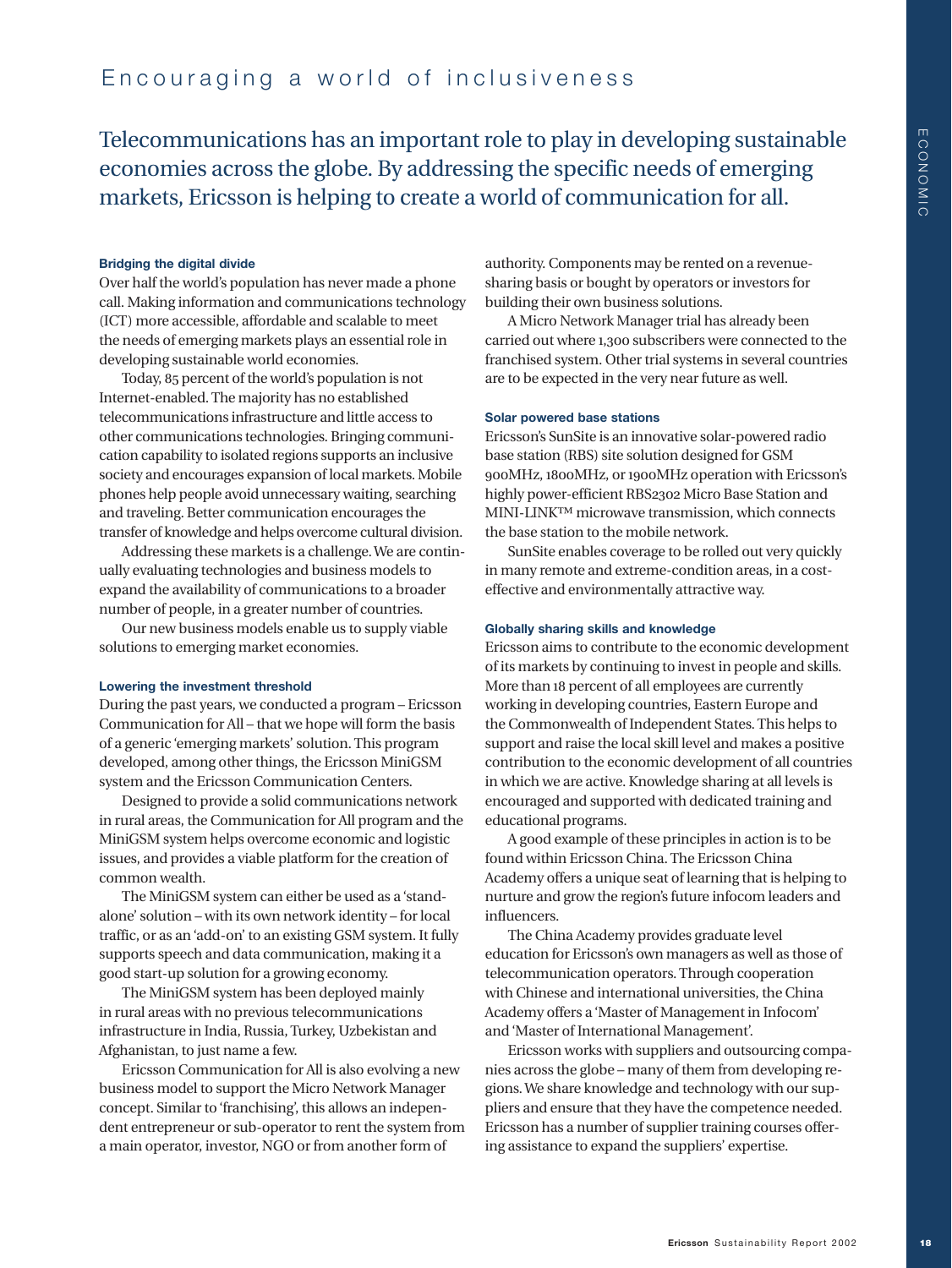### Our operations

### Ericsson managed to further improve environmental performance during 2002.

In monitoring our environmental performance, Ericsson uses carbon dioxide (CO2) emission measurements as our primary environmental indicator. CO2 emissions is closely linked to fossil energy use, and fossil energy use is closely linked to many other environmental impact categories, such as human toxicity and photo-oxidant generation through emissions of nitrous and sulphur oxides, particles, benzene and formaldehyde (the most important emissions in these categories).

Ericsson recognizes that energy use is a pivotal factor in determining our environmental profile. Main sources of fossil energy use at Ericsson have been identified to be (in order of importance): transports to and from Ericsson, operation of offices and production sites, work related travel by air and car. These are the main sources of CO2 emissions Ericsson has direct control over.

Not only energy and CO2 is measured of course, we also measure water and land use, waste fractions, emissions to air and water, use of chemicals and materials in production and products. We even take the measurements one step further with life cycle assessments, covered in the section, Our products and systems.

Measuring the ratio of CO2 emissions to net sales, or turnover, is not only a relevant environmental indicator, but also an important financial guide to overall company performance. A more concrete environmental indicator for Ericsson is the ratio of CO2 emissions to produced capacity/functionality.

#### **Notes on values and calculations:**

• Net sales were calculated differently in 2002, and cannot be compared to the reported net sales in the past. Net sales in 2000 and 2001 have been recalculated according to the new method to make the three last years comparable (see the 2002 annual report).



• Total number of employees has been set to the average number of employees during 2002, and not total number of employees at year-end as before.

• About 75 percent of all Ericsson activities around the world is included in the measurements. The other 25 percent is estimated based on measurements on similar activities

#### **Ericsson total figures**

|                             | 2002    | 2001    | 2000         |
|-----------------------------|---------|---------|--------------|
| Employees                   |         |         |              |
| Average                     | 73,400  | 95,400  | 101,500 pers |
| Year-end                    | 64,600  | 85 200  | 105,000 pers |
| Net sales                   | 146,000 | 211,000 | 222,000 MSEK |
| Electricity                 | 729     | 877     | 900 GWh      |
| Other energy                | 146     | 167     | 140 GWh      |
| Indoor area                 | 3,2     | 3,3     | 3,2 km2      |
| Land area                   | 5,5     | 5,2     | 6.4 km2      |
| Water                       | 2,5     | 2,8     | 3,4 Mton     |
| Air travel                  | 795     | 1 0 2 4 | 1,680 Mpkm   |
| Car travel                  | 470     | 550     | 680 Mpkm     |
| Air transports              | 256     | 275     | 330 Mtonkm   |
| Road transports             | 110     | 150     | 190 Mtonkm   |
| Waste, total                | 29,900  | 37,300  | 39,950 ton   |
| Production emissions, total | 15      | 27      | 28 ton       |
| Produced weight             | 77,500  | 87.500  | 130,500 ton  |
| Produced capacity           | 165     | 135     | 150 Msub     |
| CO2-total                   | 640,000 | 710,000 | 900,000 ton  |
| Office activities           | 386,000 | 424,000 | 565,000 ton  |
| Production and trp          | 248,000 | 287,000 | 335,000 ton  |

#### **Improvements over time:**

| <b>Total figures</b> | 2002        | 1997        |
|----------------------|-------------|-------------|
| Ericsson             |             |             |
| <b>Employees</b>     | 73,400 pers | 78,650 pers |
| Energy consumption   | 875 GWh     | 990 GWh     |
| Air transports       | 256 Mtonkm  | 375 Mtonkm  |
| CO2-emissions        | 630,000 ton | 700,000 ton |
| Produced weight      | 77,500 ton  | 125,000 ton |
| Produced capacity    | 165 Msub    | 40 Msub     |

More then four times the capacity where produced 2002 compared to 1997. This was achieved with less number of employees, less energy consumption, less produced weight and then less air transports required. Ericsson emitted 17.5 kton CO<sub>2</sub> per Msub capacity produced in 1997, but only 3.9 kton in 2002.

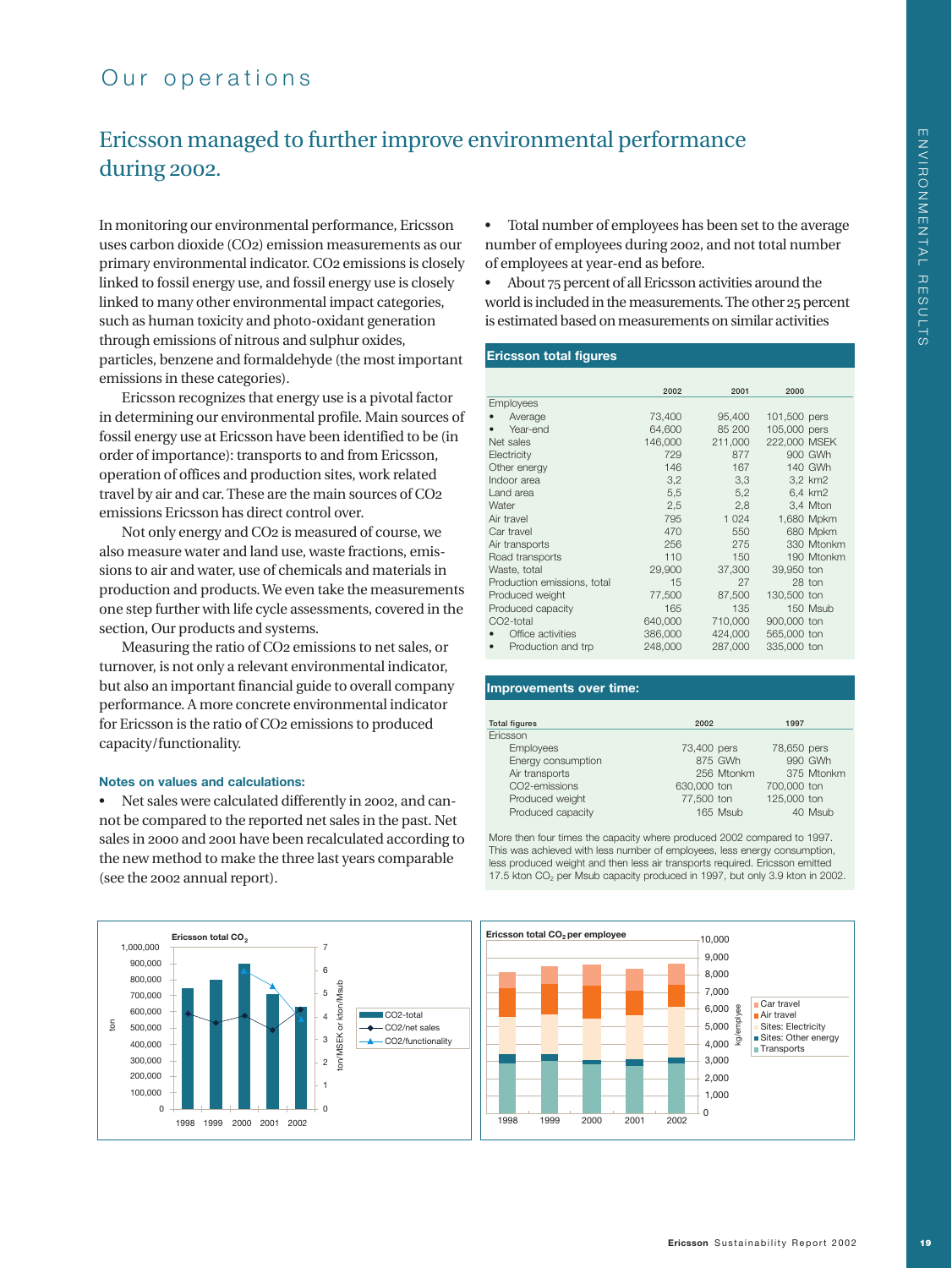### Details on operations

#### **General trends**

**Product dematerialization:** Network products get smaller and consume less energy while the capacity/functionality is enhanced with each new product generation. New products require first of all less manufacturing facilities and less transport space, but also less administration.

**Outsourcing and downsizing:** Outsourcing may be seen as a shortcut to better environmental performance, but to merge and close down ineffective sites is in general good for the environment. Any effects of outsourcing are covered by our life cycle measurements (see next chapter). The reduction of employees influence travel figures directly but to close down offices is a slower process. We expect to see a further decrease in figures connected to building operation in the near future as offices can be closed.

**Ericsson total:** Just about every total figure shows a decrease in 2002 except produced capacity, which is good since our environmental performance could be measured as: total figure/produced capacity.

**Per employee:** The measurements show status quo or a small increase, except a decrease in air travel, see point below.

#### **Inputs**

**Transports:** Includes transports of products by air and road to and from Ericsson sites. The most important transports are by air from Ericsson to customers.

**Electricity and other energy:** The total energy consumption fell by 170 GWh (-16%) compared to 2001/2000. We have a higher ratio of renewable energy sources (and less fossil fuel sources) than the world average.

**Air and car travel:** Air travel has decreased by more then 50% totally and by 1/3 per employee since 2000. Car travel is on the same level per employee. About 75% of the car travel is commuting.

**Water and land use:** Mainly connected to our daily office work. Compared to other industries we are a very small user of water and land.



**Suppliers:** We are monitoring the EMS status of our



suppliers and request material declarations of supplied products.

#### **Outputs**

**Products:** During 2002, Ericsson shipped a grand total of 77,500 tons. This figure includes both products and packaging. While the produced weight has decreased by 40 percent since 2000, the produced capacity is higher. Material declarations and LCA information for many products can be provided.

**Waste:** During 2002, the total volume of industrial waste output was 29,900 ton – a significant decrease.

**Emissions to air and water:** Investments in closed systems and cleaning technology have helped us reduce our total emissions with a factor of more then 100 in the last 10 years. Product dematerialization and outsourcing accounts for part of the reduction. When emissions have been reduced to such low levels, the authorities no longer require measurements in some cases (see the emission diagrams).

**Environmentally related accident and fines:** Ericsson had no environmentally related fines, penalties or other noncompliance during the year. Minor environmentally related accidents, such as oil and water leakages, occurred with an estimated clean-up cost of less than SEK 100,000.

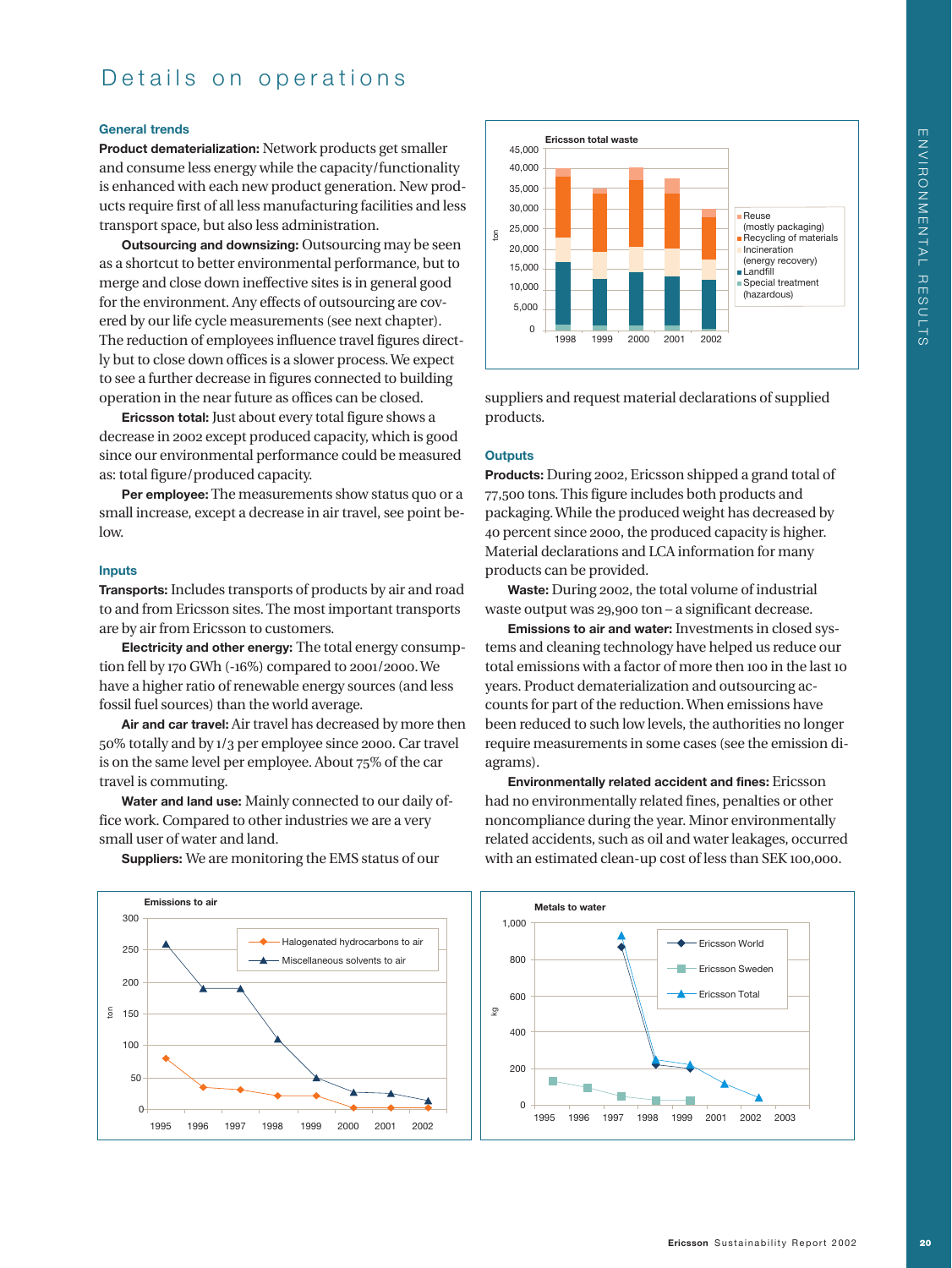### Our products and systems

### Ericsson's environmental profile covers the whole life cycle of our products.

Environmental life cycle assessment (LCA) is a technique for assessing the environmental aspects and potential impacts associated with a product or a service. LCA studies the environmental impacts throughout the whole life cycle of the study object, i.e. from raw material acquisition through production, use and disposal.

In our view, the whole product life cycle must be included in an environmental profile of Ericsson's activities. This philosophy not only gives the most accurate description of the present, but also guides us toward the right strategic decisions in the future. Ericsson has completed LCA's on our most important volume products in order to provide a meaningful environmental profile – a LCA for the whole of Ericsson.

The results show that most of our indirect carbon dioxide (CO2) emissions arise from energy expended by our products in use. The next most significant contributor is our suppliers' manufacturing. It becomes apparent that our most effective contribution to the environment lies in the way we design products and systems, and whom we select as suppliers of components and parts.

#### **Improvements over time**

We have used the life cycle approach for several generations of Ericsson technologies – and we take a degree of pride in the overall improvements in environmental performance this has helped to bring about. In parallel with technical and functional advances there is an improvement in energy efficiency.

The chart 'From voice to multimedia' shows improvements for wireless systems – Ericsson's largest business and the most studied systems. The chart also includes the new 3G technology, which is described in depth in the next



section. All systems are based on world averages and use the same LCA methodology.

The chart reveals a 40–50 percent reduction in energy consumption over a four-to-five-year period. Advances in microelectronics and the fact that built-out systems use equipment more efficiently can partly explain this reduction. Digitized systems and improved digital signal encoding also require less power.

An average subscriber in a modern wireless system emits about 50 kg life cycle  $CO<sub>2</sub>$  a year. This amount equals driving an average car 200 km (20 l), something you normally do in just a few days. And production is included in the wireless figure, of the terminal for example, while production of the car itself, roads, gasoline, gasoline stations etc., is not included in the car figure. Continual improvement of energy consumption in mobile communication systems is an increasing environmental challenge – and one that Ericsson is dedicated to.



#### Ericsson total LCA CO<sub>2</sub>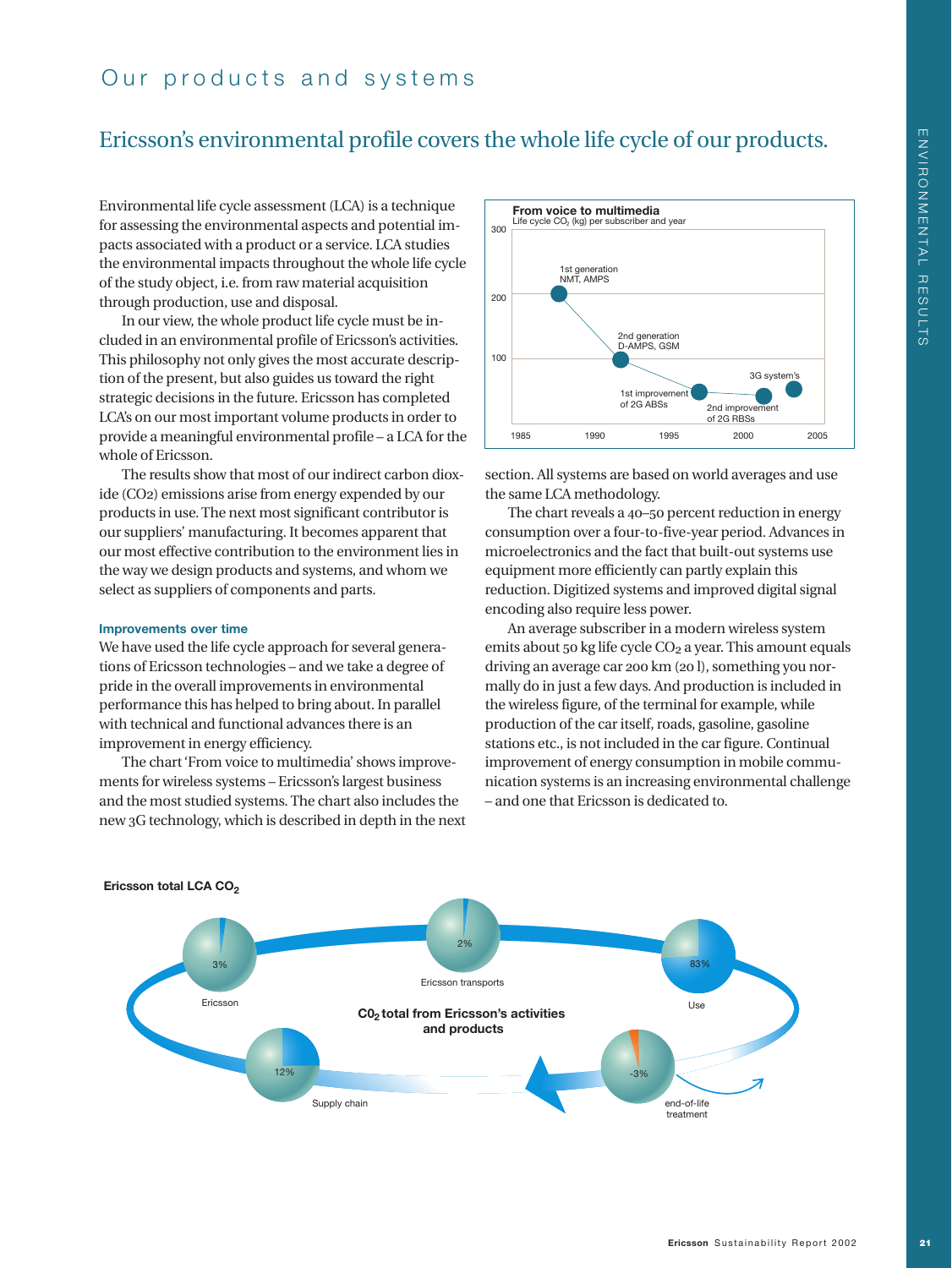### LCA case study: 3G system

Within the 3G LCA project, a unique telecom LCA model with an extensive LCA database has been created. Its open modular structure let us easily create operator specific scenarios with changed energy systems, specific hardware configurations and receiving environments. The 3G system discussed in this case is a global average scenario for 1.5 million subscribers.

The following major products and their life cycles are included in the 3G LCA study: 3G terminals, radio base stations, radio network control stations, microwave links and transmission cables, antenna towers and site housings including power and climate equipment. Office activities at Ericsson and the operator are also included. The product life cycles are "from cradle to grave", from raw material extraction to end-of-life treatment, and we see the study as a true holistic LCA.

A time period of one year is set to normalize the life spans of different products – which typically vary from three (terminal) to twenty years (towers, housings). To further divide by number of subscribers in the system gives the functional unit one year's average subscription.

12 different environmental impact categories have been studied and the results show that categories related to fossil energy use are the most important ones. The climate change indicator expressed in CO2-equivalents is most suited to use as a key indicator of the results.

#### **Results and conclusions**

The results can be summarized as a 3-point guideline, for what Ericsson as a supplier of 3G systems should focus on, or as a guideline for what an operator of a 3G system should focus on (or request of us – the supplier):

Electricity consumption in the use phase – Operation of radio base stations dominates the use phase. Low power design and choice of cooling solution are important.

Manufacturing activities in the supply chain – Choice of components and suppliers together with a small and effective product design is important. The terminal and especially its electronic components is the most important hardware to look into.

Office activities – R&D, marketing & sales, customer relations, administration and maintenance require buildings, equipment and travel, especially by the operator, but also by Ericsson.

The result per average subscriber can be compared with the total environmental impact per capita in the world. Which is equal to the impact a global 3G system would add (as if every human got a 3G subscription):

(+) 0,06 percent Raw material resources depletion (+) 0,7 percent Energy resources depletion and climate change (+) 0,004 percent.

#### **Use of land resources**

These numbers further emphasis the environmental importance of energy use, and not materials or land use for a 3G system. Naturally, uncertainties are associated with trying to quantify the world's total environmental impact.

Anyhow, we dare to state that a global 3G system could be built and used without depleting the world's resources and environment. In telecom lies the possibility to offset impacts from other activities (travel, buildings) and it might be the only way to make education, social and health information and a market place accessible to all the world's citizens.

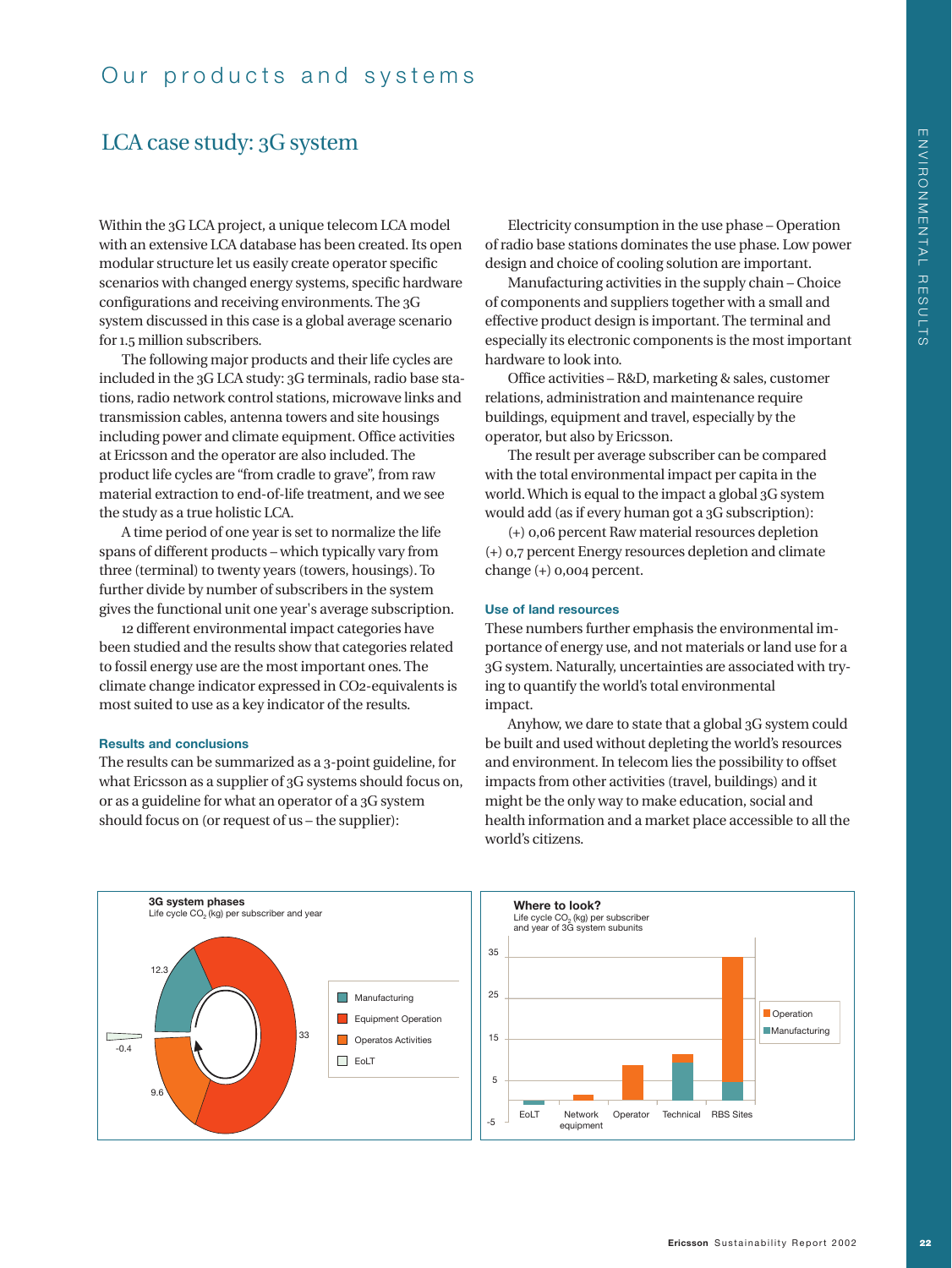## Glossary

#### **3G**

Third generation mobile communications systems which offer much higher user data rates and multimedia capabilities.

#### **Beryllium oxide**

Beryllium oxide (BeO) combines high thermal conductivity, excellent dielectric properties, corrosion resistance, and moderate mechanical strength. If inhaled it is highly toxic and causes pulmonary problems.

#### **Code of Conduct**

Ericsson's corporate directive establishing the framework for workers' rights and working conditions for all Ericsson activities worldwide. This is also applicable for work done on behalf of Ericsson by suppliers.

#### **Corporate Social Responsibility**

The term used by Ericsson referring to the concept that an enterprise is accountable for its impact on all relevant stakeholders. It is the continuing commitment by business to behave fairly and responsibly and contribute to economic development whilst improving the quality of life of the workforce and their families as well as of the local community and society at large.

#### **EMF**

Electromagnetic fields.

#### **Emission**

Release or discharge of any substances, effluents or pollutants into the environment.

#### **EMS**

Environmental Management System – put in place to develop and implement a company's environmental policy.

#### **end-of-life**

The point when a product has come to the end of its useful purpose. A focus of Ericsson's environmental policy is on implementing environmentally responsible disposal practices for its products when they have reached their end of life.

**EoLT** end-of-life treatment

#### **Environmental impact**

Any change to the environment, whether adverse or beneficial, wholly or partially resulting from human activities.

#### **Ericsson Response**

Ericsson Response is a global initiative aimed at developing a better and faster response to human suffering caused by disaster. Ericsson is in partnership with the United Nations Office for the Coordination of Humanitarian Affairs, the United Nations Development Program and the International Federation of Red Cross and Red Crescent Societies developing disaster preparedness programs around the world.

#### **LCA**

Life Cycle Assessment – a management tool for appraising and quantifying the environmental impact of products or activities over their lifetime.

#### **Msub**

Million subscribers

#### **Outsourcing**

The transfer of a business function and its resources to a third-party supplier who then sells back the function as a service.

#### **pkm**

Person kilometer

#### **SAR**

Specific Absorption Rate – a measure used in the research into exposure to radio waves.

#### **Sustainability**

A dynamic state of the earth's evolution where a prosperous human global society lives in harmony and with the carrying capacity of the eco-systems.

#### **Sustainable development**

Contributions toward sustainability. From the Bruntland Commission's report Our Common Future, to the UN General Assembly in 1987: "…to meet the needs of the present without compromising the ability of future generations to meet their own needs."

#### **Switch**

A device for making, breaking, or changing the connections in an electrical circuit – in this context a telecommunications network.

#### **UMTS**

Universal Mobile Telecommunications System – the name for the third generation (3G) mobile standard developed by the European Telecommunications Standards Institute.

#### **World Health Organization**

A specialized agency of the United Nations that promotes technical cooperation for health among nations. The WHO carries out programs to control and eradicate disease and strives to improve the quality of human life.